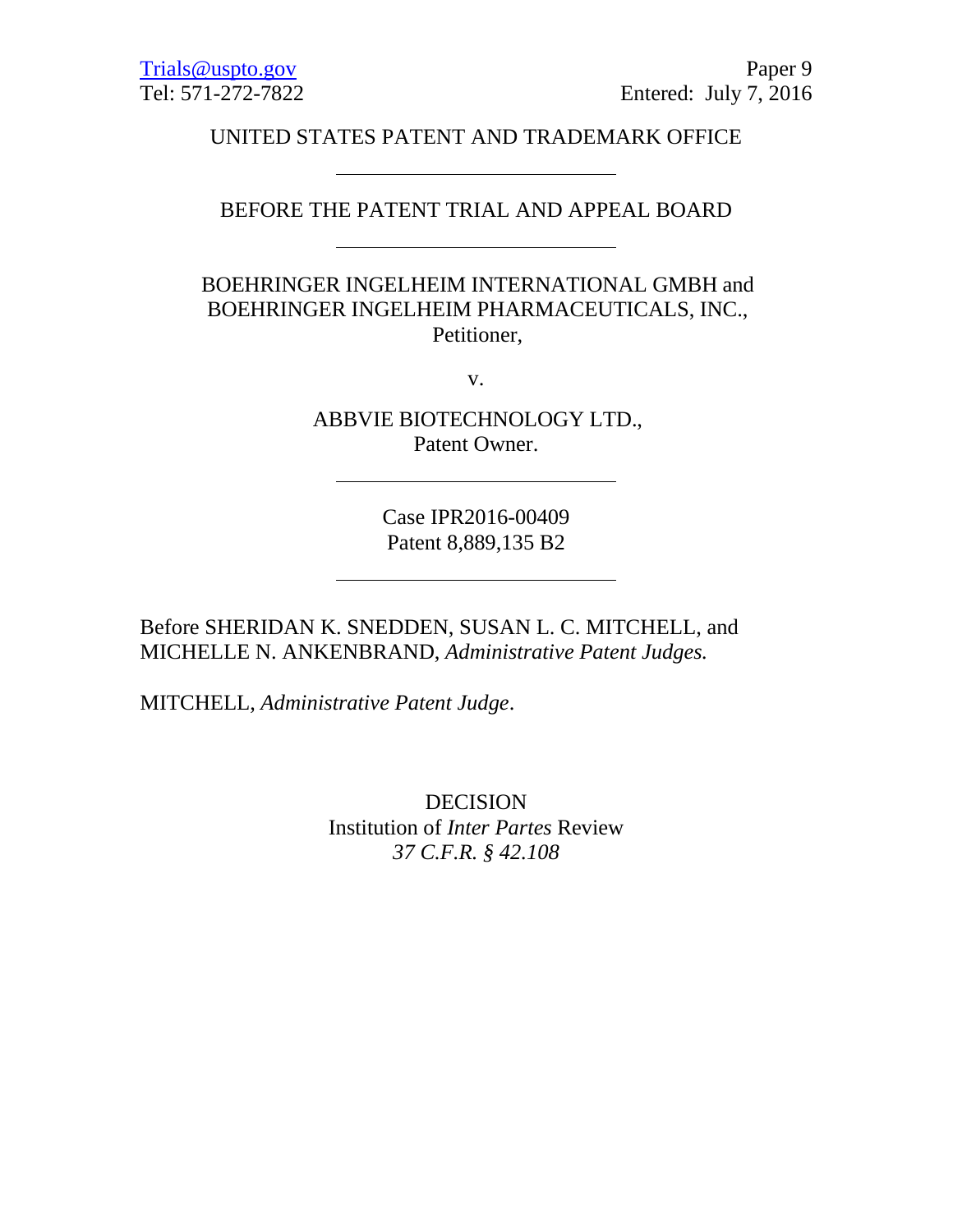#### I. INTRODUCTION

#### *A. Background*

Petitioners Boehringer Ingelheim International GmbH and Boehringer Ingelheim Pharmaceuticals, Inc. (collectively, "Petitioner") filed a petition (Paper 3, "Pet.") to institute an *inter partes* review of claims 1–5 (the "challenged claims") of U.S. Patent No. 8,889,135 B2 (Exhibit 1001, "the '135 patent"). *See* 35 U.S.C. §§ 311–319. Patent Owner AbbVie Biotechnology ("Patent Owner"), filed a Preliminary Response. Paper 7 ("Prelim. Resp.").

We have jurisdiction under 35 U.S.C. § 314. To institute an *inter partes* review, we must determine that the information presented in the Petition shows "a reasonable likelihood that the petitioner would prevail with respect to at least 1 of the claims challenged in the petition." 35 U.S.C. § 314(a). For the reasons set forth below, we conclude that Petitioner has established a reasonable likelihood that it would prevail in showing the unpatentability of at least one of the challenged claims of the '135 patent. Therefore, we institute an *inter partes* review for claims 1–5 of the '135 patent.

#### *B. Related Proceedings*

The parties identify an *inter partes* proceeding, IPR2016-00172, in which Coherus BioSciences Inc. petitioned for review of claims 1–5 of the '135 patent. *See Coherus BioSciences Inc. v. AbbVie Biotechnology Ltd.*, Case IPR2016-00172 (PTAB); Pet. 4; Prelim. Resp. 1–2; Paper 6, 1. The Board instituted *inter partes* review of claims 1–5 of the '135 patent in IPR2016-00172. *Coherus*, Case IPR2016-00172, slip op. at 22 (PTAB May 17, 2016) (Paper 9).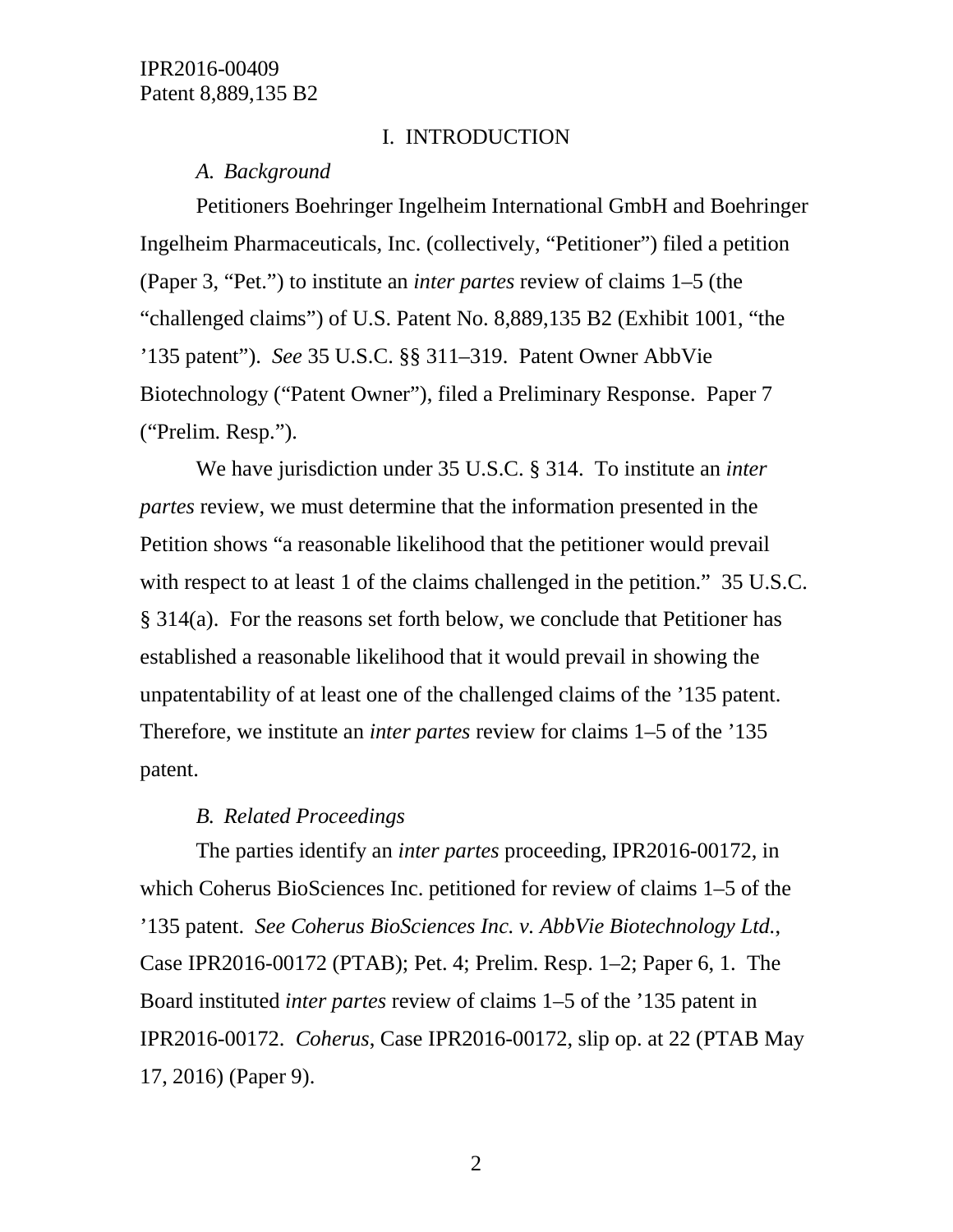# *C. The '135 Patent (Ex. 1001)*

The '135 patent, titled "Methods of Administering Anti-TNF $\alpha$ Antibodies," issued on November 18, 2014. The '135 patent discloses methods of treating rheumatoid arthritis ("RA") with a human anti-tumor necrosis factor α ("TNFα") antibody. Ex. 1001, Abstract, 3:4–7. RA is an autoimmune disease with a pathophysiology that is linked to tumor necrosis factor. *Id.* at 25:33–37. Specifically, TNFα has been implicated in activating tissue inflammation and causing joint destruction in RA. *Id*. at 1:12–15, 25:33–37. The methods of the claimed invention involve administering an anti-TNF $\alpha$  antibody having the six complementarity determining regions ("CDRs") and heavy chain constant region of D2E7, a known recombinant, human anti-TNFα antibody. *Id*. at 3:28–38, 4:36–55, 9:53–67, 12:14–18. The methods further include administering a total body dose of 40 mg of the anti-TNF $\alpha$  antibody subcutaneously every 13–15 days, i.e., biweekly, for a period of time sufficient to treat RA. *Id*. at 3:39–45, 23:18–21, 24:25–29.

# *D. Illustrative Claims*

Claims 1 and 5 are independent claims of the '135 patent. Claims 2–4 depend directly or indirectly on claim 1. Claim 1 is illustrative of the challenged claims and recites:

1. A method for treating rheumatoid arthritis in a human subject, comprising administering subcutaneously to a human subject having rheumatoid arthritis a total body dose of 40 mg of a human anti-TNF $\alpha$  antibody once every 13-15 days for a time period sufficient to treat the rheumatoid arthritis, wherein the anti-TNFα antibody comprises an IgG1 heavy chain constant region; a variable light ("V*L*") chain region comprising a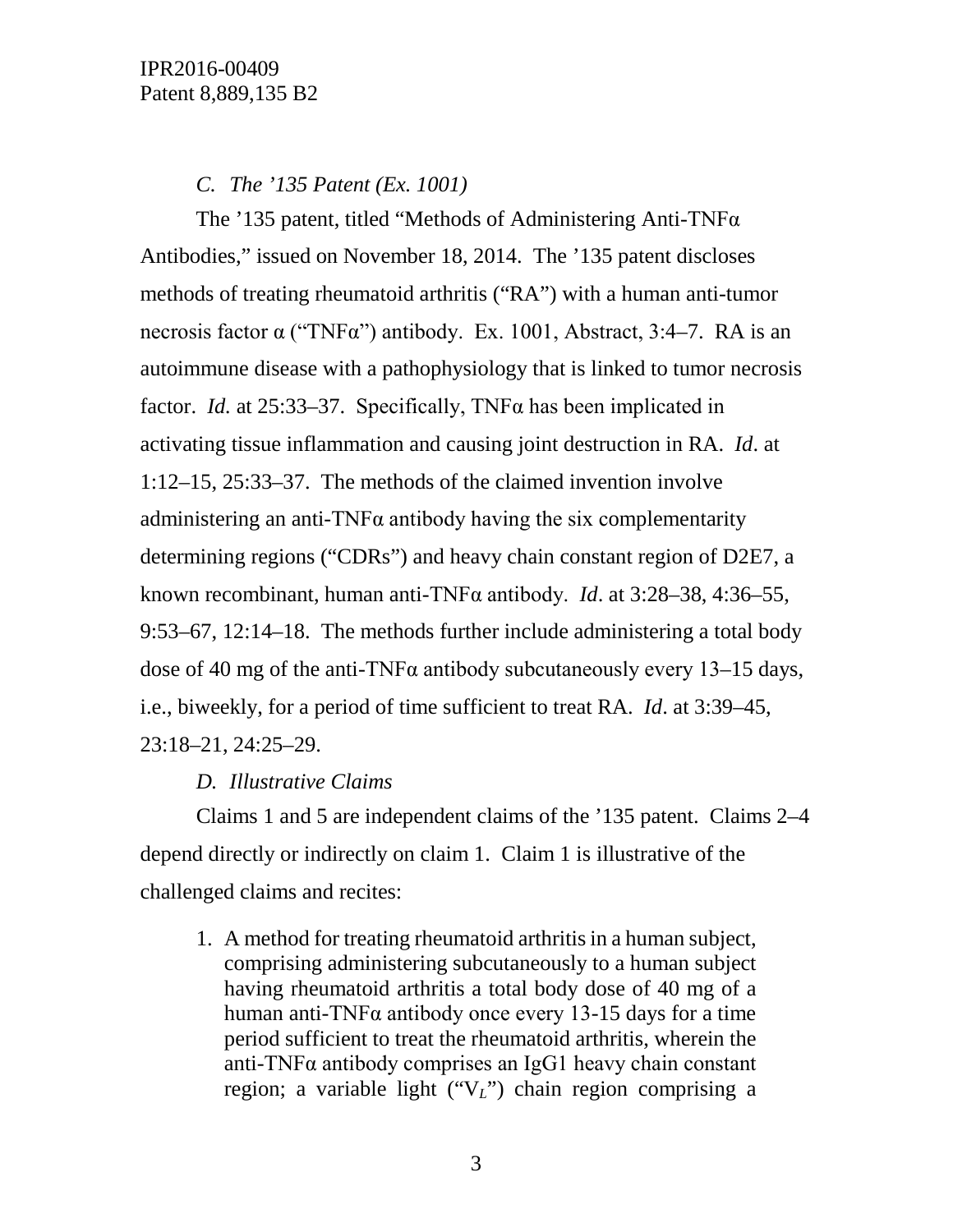CDRl having the amino acid sequence of SEQ ID NO:7, a CDR2 having the amino acid sequence of SEQ ID NO:5, and a CDR3 having the amino acid sequence of SEQ ID NO:3; and a variable heavy ("V*H*") chain region comprising a CDRl having the amino acid sequence of SEQ ID NO:8, a CDR2 having the amino acid sequence of SEQ ID NO:6 and a CDR3 having the amino acid sequence of SEQ ID NO:4.

Ex. 1001, 45:11–25.

# *E. The Asserted Grounds of Unpatentability*

Petitioner contends that the challenged claims are unpatentable based on the following grounds. Pet. 5–7.

| <b>References</b>                                                                   | <b>Basis</b> | <b>Claims Challenged</b> |
|-------------------------------------------------------------------------------------|--------------|--------------------------|
| Kempeni 1999 <sup>1</sup> and van de Putte 1999 <sup>2</sup>                        | \$103        | $1 - 5$                  |
| Rau 1998, <sup>3</sup> Schattenkirchner 1998, <sup>4</sup> and<br>van de Putte 1999 | \$103        | $1 - 5$                  |

<span id="page-3-2"></span><sup>3</sup> Rolf Rau et al., *Long-term Efficacy and Tolerability of Multiple I.V. Doses of the Fully Human Anti-TNF-Antibody D2E7 in Patients with Rheuma[t]oid Arthritis*, 41 (Supp.) ARTHRITIS & RHEUM. S55 (1998) ("Rau 1998") (Ex. 1006).

<span id="page-3-0"></span> <sup>1</sup> Joachim Kempeni, *Preliminary Results of Early Clinical Trials with the Fully Human Anti-TNFα Monoclonal Antibody D2E7*, 58 (Supp. I) ANN. RHEUM. DIS. 170 (1999) ("Kempeni 1999") (Ex. 1011).

<span id="page-3-1"></span><sup>2</sup> L.B.A. van de Putte et al., *Efficacy of the Fully Human Anti-TNF Antibody D2E7 in Rheumatoid Arthritis*, 42 (Supp.) ARTHRITIS & RHEUM. S400 (1999) ("van de Putte 1999") (Ex. 1008).

<span id="page-3-3"></span><sup>4</sup> Manfred Schattenkirchner et al., *Efficacy and Tolerability of Weekly Subcutaneous Injections of the Fully Human Anti-TNF-Antibody D2E7 in Patien[t]s with Rheumatoid Arthritis – Results of a Phase I Study*, 41 (Supp.) ARTHRITIS & RHEUM. S57 (1998) ("Schattenkirchner 1998") (Ex. 1007).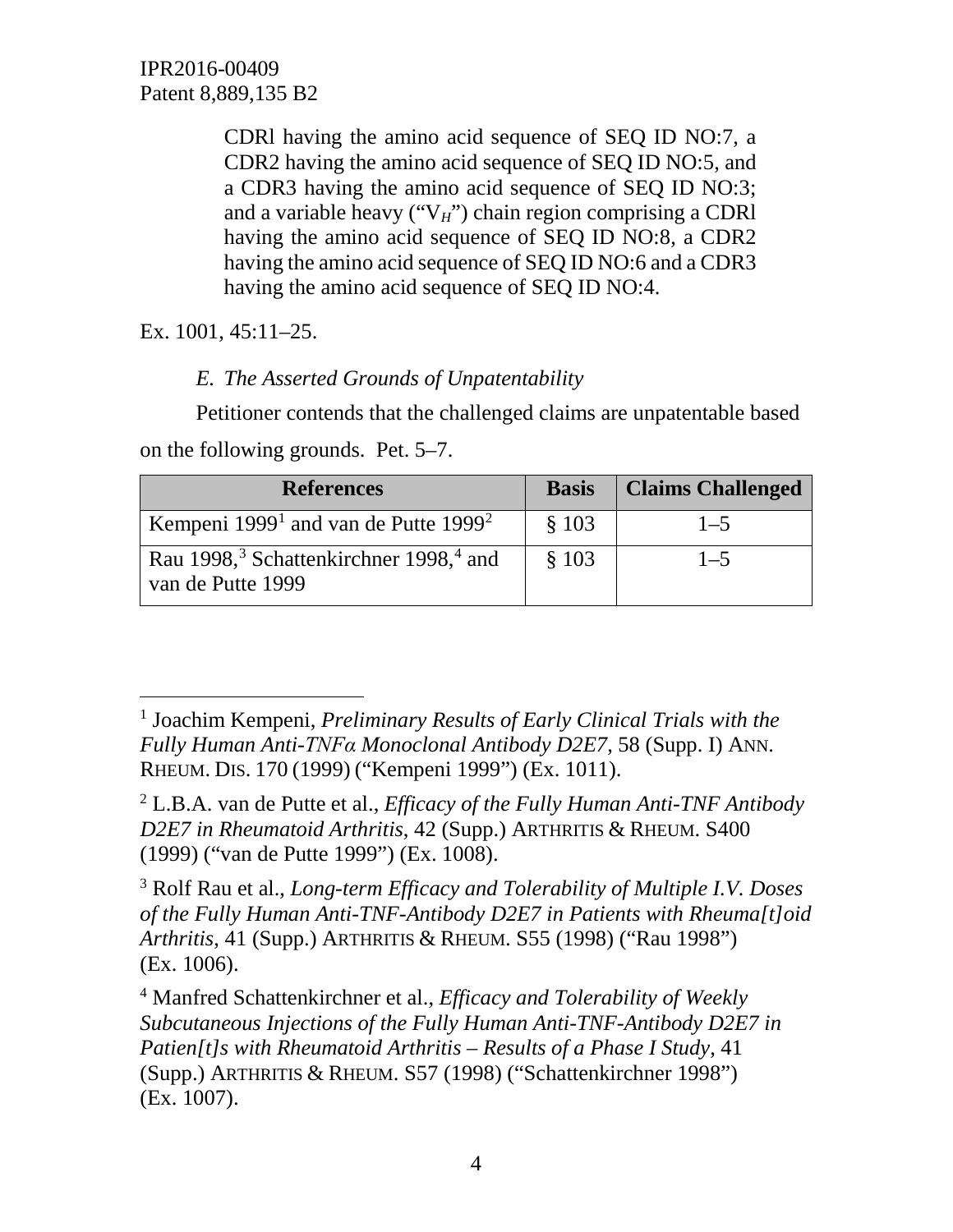Petitioner relies also on the Declarations of Michael H. Weisman, M.D., a rheumatologist, and William J. Jusko, Ph.D., who studies pharmacokinetics. *See* Exs. 1003, 1004.

#### *II.* ANALYSIS

### *A. Claim Interpretation*

In an inter partes review, claim terms in an unexpired patent are given their broadest reasonable construction in light of the specification of the patent in which they appear. 37 C.F.R. § 42.100(b); *Cuozzo Speed Techs., LLC v. Lee*, No. 15–446, 2016 WL 3369425, at \*13 (U.S. June 20, 2016) (upholding the use of the broadest reasonable interpretation approach). Under the broadest reasonable interpretation approach, claim terms are given their ordinary and customary meaning as would be understood by one of ordinary skill in the art in the context of the entire disclosure. *In re Translogic Tech., Inc*., 504 F.3d 1249, 1257 (Fed. Cir. 2007). An inventor may rebut that presumption by providing a definition of the term in the specification with reasonable clarity, deliberateness, and precision. *In re Paulsen*, 30 F.3d 1475, 1480 (Fed. Cir. 1994). In the absence of such a definition, limitations are not to be read from the specification into the claims. *In re Van Geuns*, 988 F.2d 1181, 1184 (Fed. Cir. 1993).

Although Petitioner asserts that we need not construe expressly any term for purposes of our institution decision, Petitioner relies on the explanation provided in the petition in IPR2016-00172 for the ordinary meaning of "method for treating rheumatoid arthritis," "every 13-15 days," and "pharmaceutically acceptable composition." Pet. 19 (citing IPR2016- 00172 Petition 14–17). That is an improper incorporation by reference of arguments asserted in another petition, which we will not consider here. *See*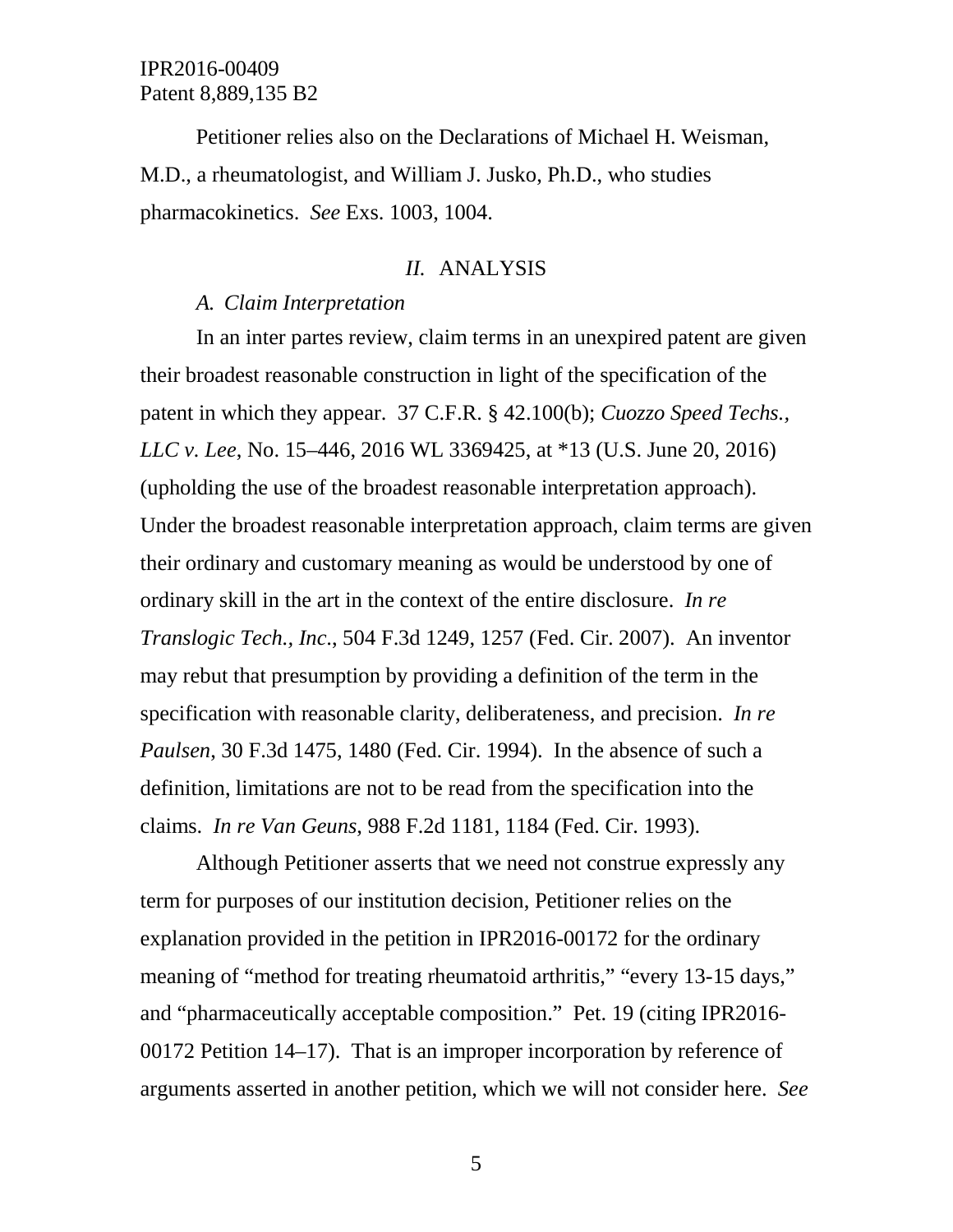37 C.F.R. § 42.6(a)(3) ("Arguments must not be incorporated by reference from one document into another document.").

Patent Owner seeks interpretation of the claim term "for a time period sufficient to treat the rheumatoid arthritis." Prelim. Resp. 18–19. For purposes of this decision and consistent with our Decision on Institution in IPR2016-00172, we will address the interpretation of this claim term that appears in both independent claims 1 and 5.

Patent Owner asserts that "for a time period sufficient to treat the rheumatoid arthritis" means "for a time period sufficient to reduce significantly the signs and symptoms of rheumatoid arthritis." *Id*. at 18. Patent Owner supports this interpretation by reciting portions of the Specification that it concludes show that the claimed method requires significant reduction in the signs and symptoms of RA. *Id*. at 18–19 (citing Ex. 1001, 30:25–28, 6:23–27).

In reviewing the claim language of claims 1 and 5, neither claim recites that any particular level of efficacy is required; each of these claims merely recites administering the antibody for a time sufficient to treat RA. Consistent with that claim language, the Specification describes administering the antibody for therapeutic purposes to alleviate the symptoms and/or progression of disorders such as rheumatoid arthritis. *See, e.g.*, Ex. 1001, 24:25–60.

The support from the Specification upon which Patent Owner relies also does not convince us that "treat" in the claim phrase should be interpreted to mean "reduce significantly the signs and symptoms" of rheumatoid arthritis. Patent Owner points to a conclusion set forth for Example 3 in the Specification where it was determined that "subcutaneous,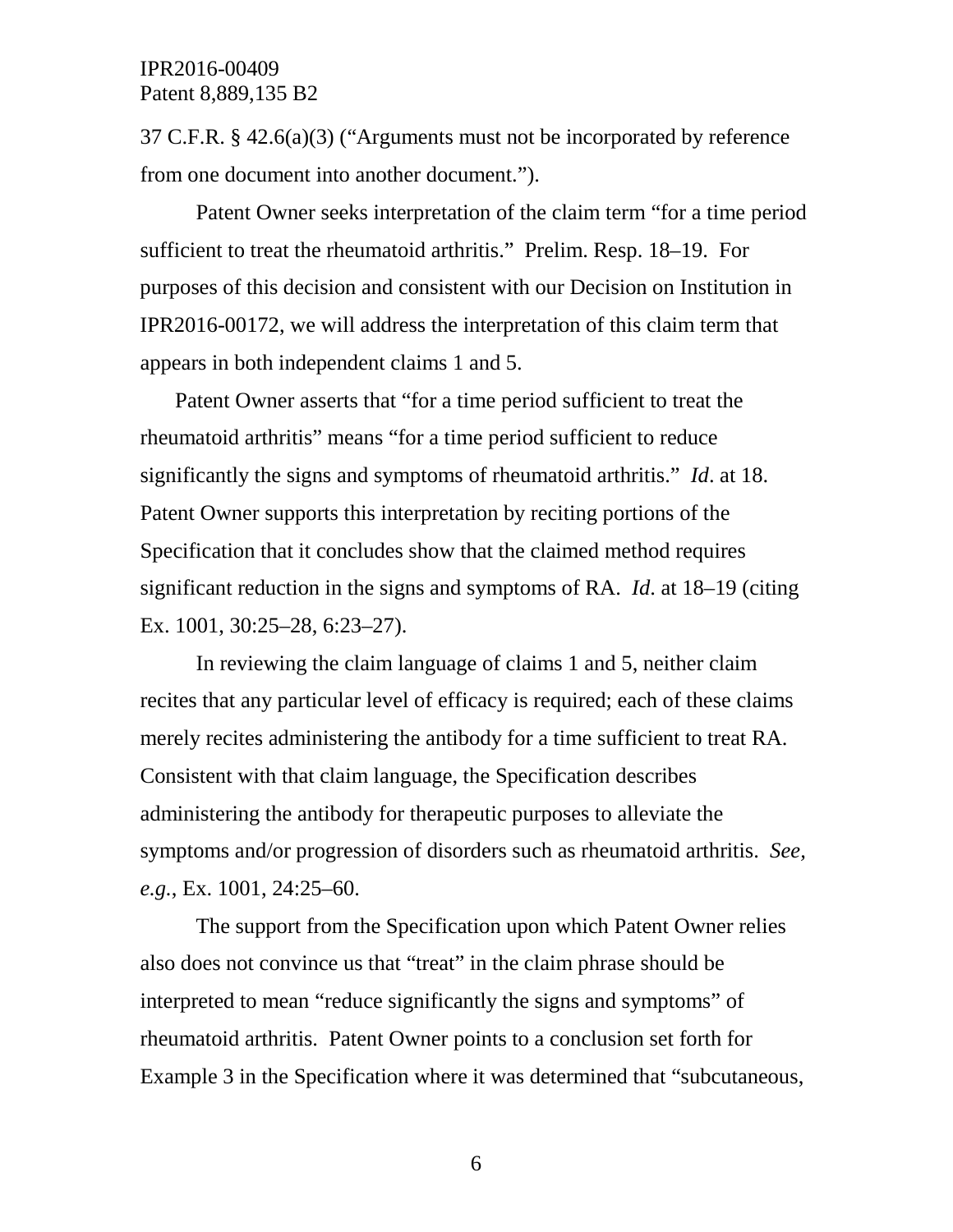biweekly D2E7 treatment combined with methotrexate was significantly better than placebo in reducing the signs and symptoms of RA at twentyfour weeks." Ex. 1001, 30:25–28, *cited in*, Prelim. Resp. 18. Patent Owner also points to definitions of terms involving "biweekly" as referring "to the time course of administering a substance (e.g., an anti-TNF $\alpha$  antibody) to a subject to achieve a therapeutic objective (e.g., the treatment of a  $TNF\alpha$ associated disorder)." *Id*. at 6:23–27, *quoted in*, Prelim. Resp. 19.

Patent Owner's first proffered Specification reference refers to a specific example and the second does not indicate a particular level of therapeutic efficacy in support of Patent Owner's interpretation. It is inappropriate to limit the scope of a claim by importing limitations from one example described in the Specification. *See JVW Enters., Inc. v. Interact Accessories, Inc*., 424 F.3d 1324, 1335 (Fed. Cir. 2005) ("We do not import limitations into claims from examples or embodiments appearing only in a patent's written description, even when a specification describes very specific embodiments of the invention or even describes only a single embodiment, unless the specification makes clear that 'the patentee . . . intends for the claims and the embodiments in the specification to be strictly coextensive.'").

For purposes of this decision, we do not need to interpret expressly the claim term "for a time period sufficient to treat the rheumatoid arthritis," except to note in light of our discussion above that the claim term does not require a particular level of efficacy.

#### *B. Section 325(d) – Discretion to Decline to Institute*

Patent Owner urges us to decline to institute the asserted grounds under 35 U.S.C. § 325(d) because the first ground asserted in the Petition is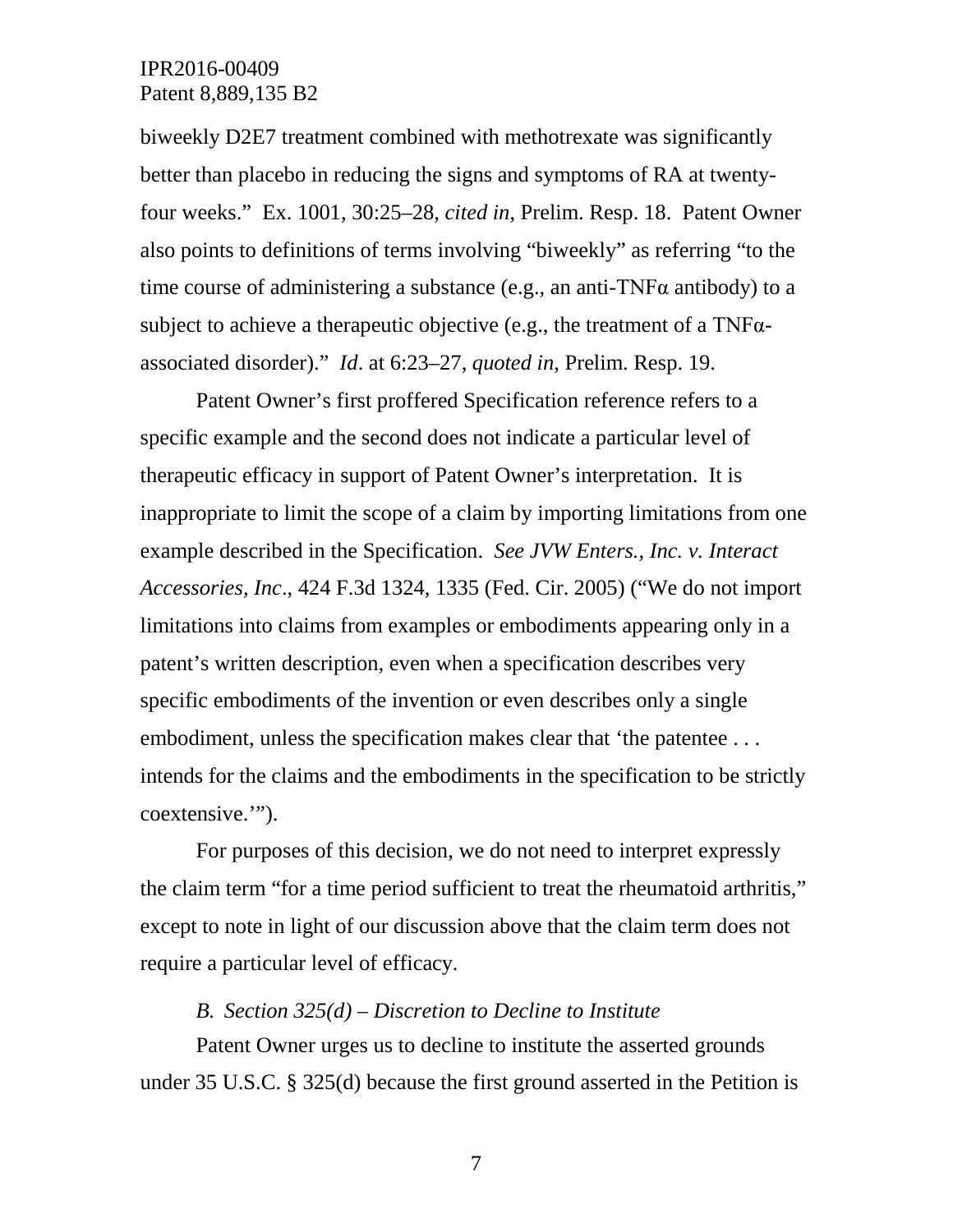identical to the ground asserted by Coherus in the petition in IPR2016-00172, and the second ground "discusses the same clinical trials as the first ground and presents the same issues." Prelim. Resp. 56. Patent Owner also asserts that substantially the same prior art and arguments were considered by the Examiner during prosecution of the '135 patent. *Id*.

Under § 325(d), we have discretion to "reject the petition or request because[] the same or substantially the same prior art or arguments previously were presented to the Office." 35 U.S.C. § 325(d). Considering all of the relevant facts and circumstances, Patent Owner's argument is insufficient to persuade us to exercise our discretion to deny the Petition. Petitioner relies on two declarations, from Drs. Weisman and Jusko, which Patent Owner does not allege are duplicative of evidence previously presented to the Office. *See Tandus Flooring, Inc. v. Interface, Inc*., Case IPR2013-00333, 2013 WL 8595289, at \*2 (PTAB Dec. 9, 2013) (Paper 16) (declining to deny petition under § 325(d) where petitioner presented new declaration evidence); *Chimei Innolux Corp. v. Semiconductor Energy Lab. Co*., Case IPR2013-00066, 2013 WL 8595548, at \*5 (PTAB Apr. 24, 2013) (Paper 10) (same). Also, we note that the Petitioner here is not a party or real-party-in-interest in the previously-filed *inter partes* review identified by Patent Owner. Finally, the Examiner relied upon testimonial evidence that was not subject to cross-examination in determining patentability of the claims. *See* Ex. 1002, 1584-87.

### *C. Principles of Law*

A patent claim is unpatentable under 35 U.S.C. § 103(a) if the differences between the claimed subject matter and the prior art are such that the subject matter, as a whole, would have been obvious at the time the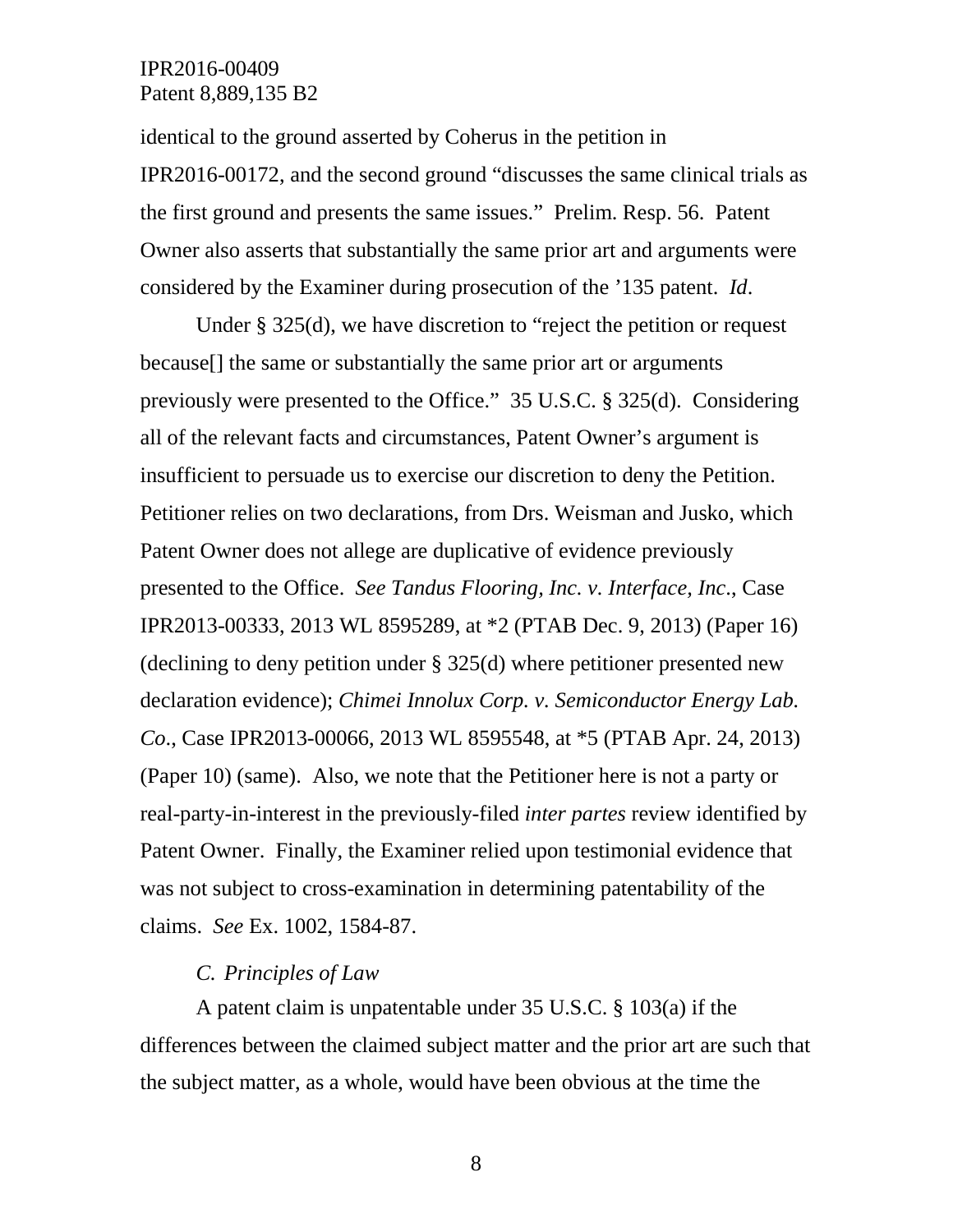invention was made to a person having ordinary skill in the art to which said subject matter pertains. *KSR Int'l Co. v. Teleflex Inc*., 550 U.S. 398, 406 (2007). The question of obviousness is resolved on the basis of underlying factual determinations including: (1) the scope and content of the prior art; (2) any differences between the claimed subject matter and the prior art; (3) the level of ordinary skill in the art; and (4) objective evidence of nonobviousness. *Graham v. John Deere Co.*, 383 U.S. 1, 17–18 (1966).

In that regard, an obviousness analysis "need not seek out precise teachings directed to the specific subject matter of the challenged claim, for a court can take account of the inferences and creative steps that a person of ordinary skill in the art would employ." *KSR*, 550 U.S. at 418; *see Translogic*, 504 F.3d at 1262. A prima facie case of obviousness is established when the prior art itself would appear to have suggested the claimed subject matter to a person of ordinary skill in the art. *In re Rinehart*, 531 F.2d 1048, 1051 (CCPA 1976). We are mindful that the level of ordinary skill in the art also is reflected by the prior art of record.<sup>[5](#page-8-0)</sup> See *Okajima v. Bourdeau*, 261 F.3d 1350, 1355 (Fed. Cir. 2001); *In re GPAC Inc*., 57 F.3d 1573, 1579 (Fed. Cir. 1995); *In re Oelrich*, 579 F.2d 86, 91 (CCPA 1978).

<span id="page-8-0"></span> <sup>5</sup> Petitioner states that the level of skill in the art is a "practicing rheumatologist with a medical degree, roughly 3 years of experience treating RA patients, and some familiarity or experience with anti-TNF $\alpha$  antibodies and clinical trial procedures and design, including familiarity with basic pharmacokinetic concepts such as half-life." Pet. 17 (citing Ex. 1003 ¶¶ 12, 14–28). Petitioner also includes a Declaration of Dr. Jusko, a pharmacokineticist. *Id*. 17–18; *see* Ex. 1004. Patent Owner asserts that one of skill in the art includes a Ph.D. pharmacokineticist with at least three years of experience working with biologic agents. Prelim. Resp. 18.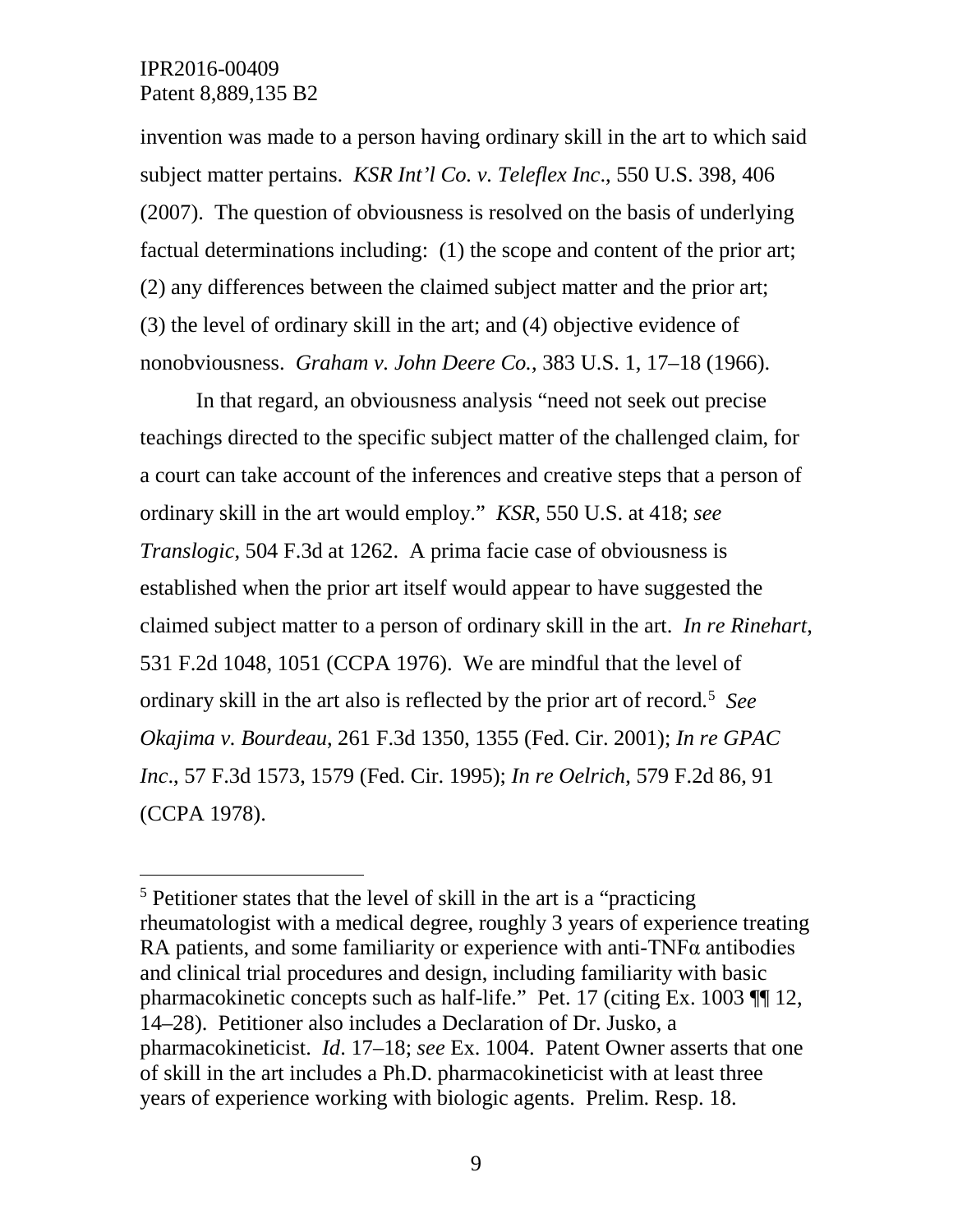We analyze the asserted ground of unpatentability in accordance with the above-stated principles.

#### *D. Obviousness over van de Putte 1999 and Kempeni 1999*

Petitioner contends that claims 1–5 are unpatentable under 35 U.S.C. § 103 as obvious over van de Putte 1999 and Kempeni 1999. Pet. 19–40. Petitioner asserts that van de Putte 1999 expressly teaches each limitation of claims 1–5 except for every-other-week administration. *Id*. at 2. Petitioner asserts that Kempeni 1999 provides that missing teaching. *Id*. Petitioner offers that "a person of ordinary skill in the art would have, at a minimum, tried administering the prior art doses, including the claimed 40 mg dose, subcutaneously on an every-other-week basis." *Id.* (quoting *Hoffman-La Roche Inc. v. Apotex Inc.*, 748 F.3d 1326, 1329 (Fed. Cir.) ("A relatively infrequent dosing schedule has long been viewed as a potential solution to the problem of patient compliance."), *cert. denied*, 135 S. Ct. 878 (2014)).

Patent Owner counters that Petitioner's analysis "gives insufficient weight to the uncertainty in the art, the significant safety and efficacy concerns associated with dosing anti-TNFα biologics, and the lack of critical pharmacokinetic information regarding D2E7 in the art." Prelim. Resp. 19. Patent Owner concludes that Petitioner's obviousness analysis for each ground presents a "textbook example of hindsight." *Id*.

#### 1. *van de Putte 1999*

van de Putte 1999 describes the results of a dose-finding phase II study that compared three dose levels of D2E7 and placebo over three months in patients with long-standing active RA. Ex. 1008, 1. In the study, patients received "weekly [fixed] doses of either D2E7 at 20, 40, [or] 80 mg or placebo by subcutaneous (s.c.) self injection for 3 months." *Id*. van de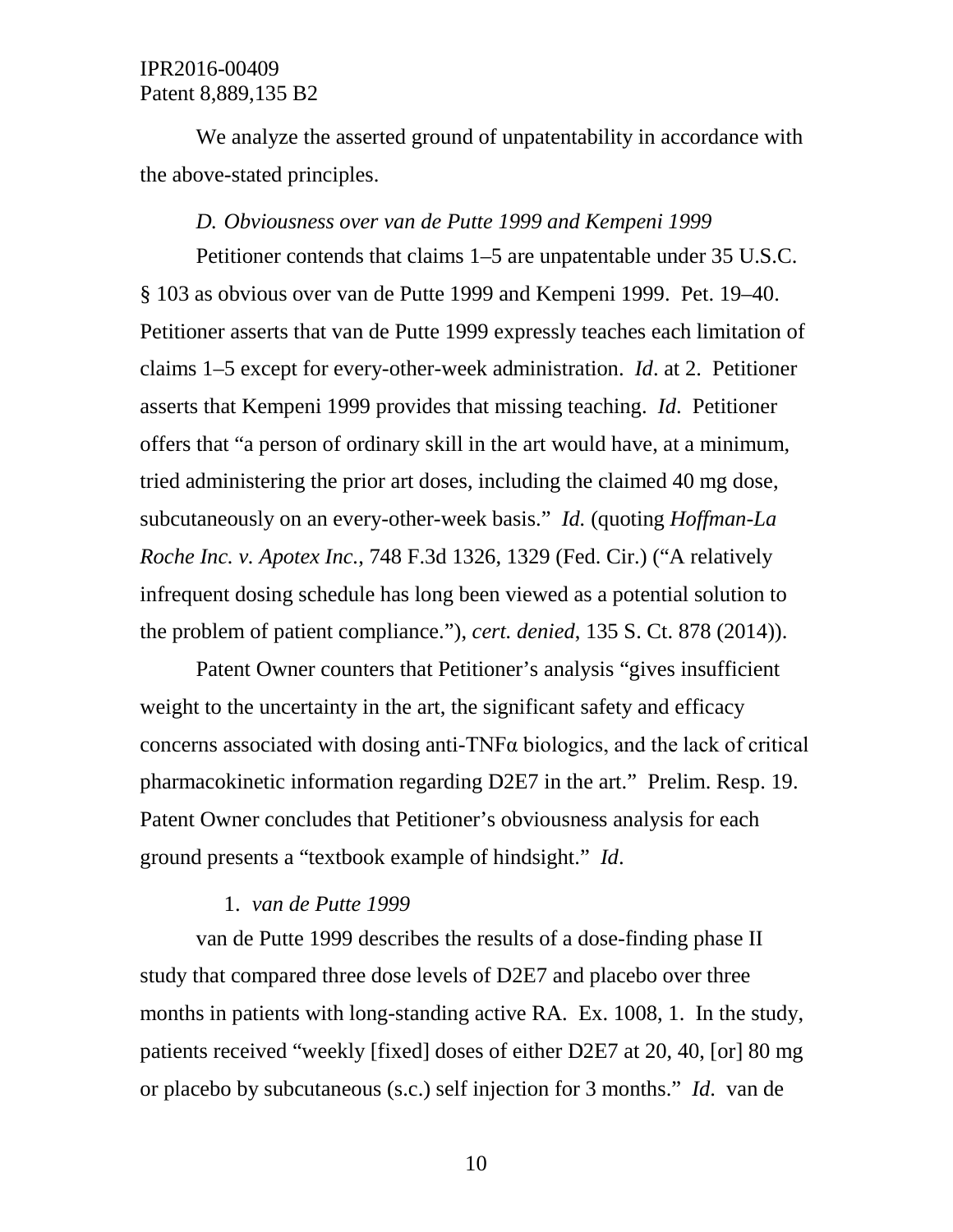Putte 1999 reports the percentage of patients receiving an ACR  $20<sup>6</sup>$  $20<sup>6</sup>$  $20<sup>6</sup>$ response, as well as the median percent improvement in TJC, SWJC, and CRP for each of the dosing regimens and placebo. *Id*.

|                                                                                                                                  | Placebo              | D <sub>2E7</sub>                                      | <b>D2E7</b>                                         | D2E7                                                |
|----------------------------------------------------------------------------------------------------------------------------------|----------------------|-------------------------------------------------------|-----------------------------------------------------|-----------------------------------------------------|
| % of pts achieving ACR 20 response<br>Median % improvement in TJC<br>Median % improvement in SWJC<br>Median % improvement in CRP | $(n=70)$<br>10<br>16 | $20 \text{ mg}$<br>$(n = 71)$<br>49<br>57<br>42<br>55 | $40 \text{ mg}$<br>$(n=70)$<br>57<br>61<br>59<br>67 | $80 \text{ mg}$<br>$(n=72)$<br>56<br>55<br>61<br>65 |

The results are reproduced below.

The table above shows the results of the clinical study described in van de Putte 1999. *Id*. Based on the results, van de Putte 1999 concludes that "[f]or all efficacy parameters studied, all doses of D2E7 were statistically significantly superior to placebo ( $p < 0.001$ )" and that "20, 40, and 80 mg/week were nearly equally efficacious when given s.c. in patients with active RA." *Id*.

#### *2. Kempeni 1999*

Kempeni 1999 teaches that D2E7 is a class of fully human, anti-TNF $\alpha$ antibody that "may have advantages in minimi[z]ing antigenicity in humans" compared to biologic TNF antagonists that are not fully human. Ex. 1011, 3. Kempeni 1999 further describes the results of several clinical studies investigating the use of D2E7 to treat RA patients. *Id*. at 3–5.

During the clinical trials, efficacy was assessed using the ACR 20 criteria. *Id*. at 3–4. To be classified as a responder according to ACR 20

<span id="page-10-0"></span><sup>&</sup>lt;sup>6</sup> ACR 20 is short hand for the American College of Rheumatology improvement criteria. Ex. 1011, 4.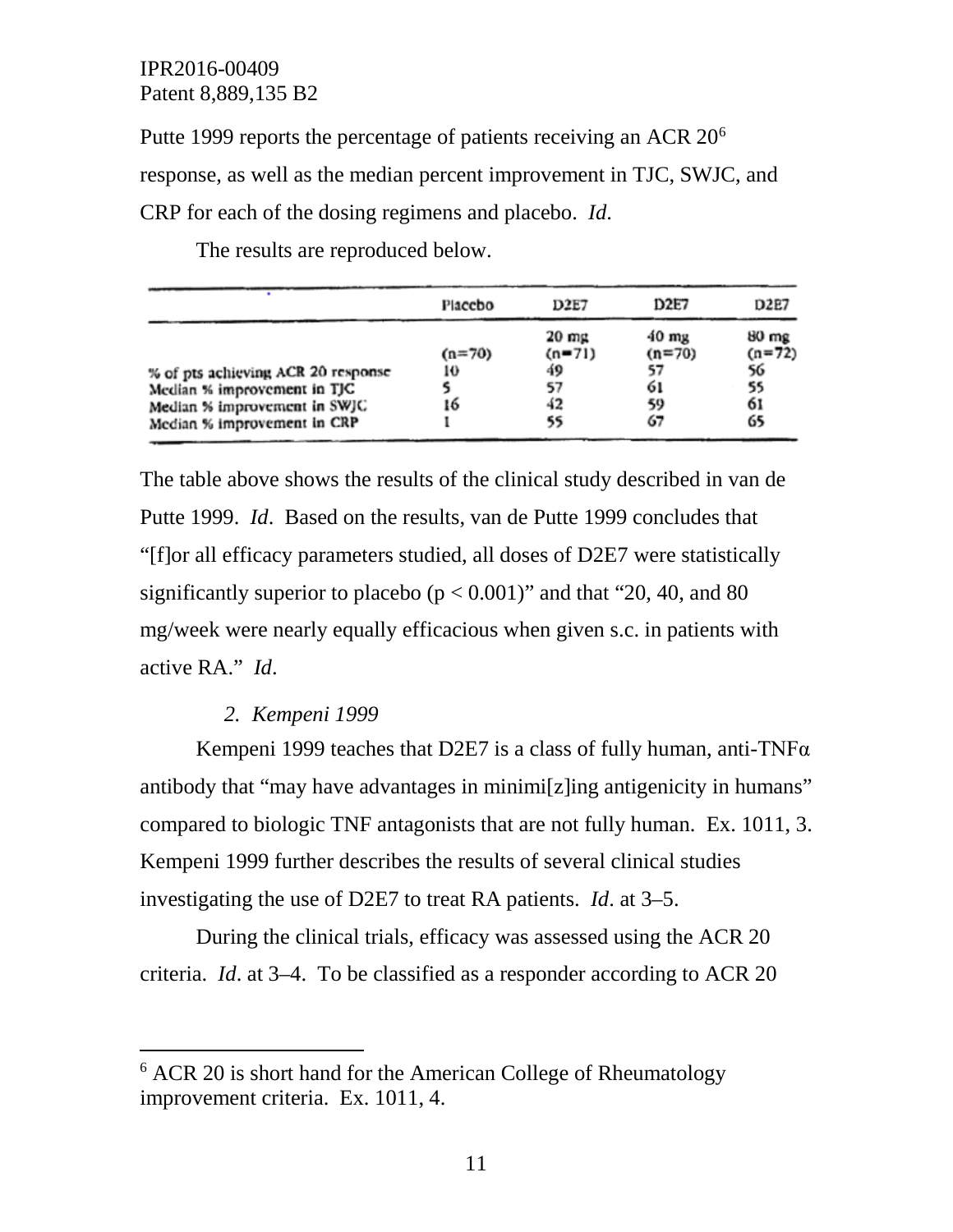criteria, a patient must demonstrate: (1) greater than or equal to 20% improvement in swollen joint count (SWJC); (2) greater than or equal to 20% improvement in tender joint count (TJC); and (3) at least 20% improvement in three of five other measures, including patient global assessment of disease activity, physician global assessment of disease activity, patient assessment of pain, an acute phase reactant (e.g., C reactive protein ("CRP")), and a measure of disability. *Id*. at 4.

In the first described study, each patient received a single dose of D2E7 (from 0.5 to 10 mg/kg) or placebo by intravenous injection. *Id*. Patients were evaluated for four weeks to determine the pharmacokinetics of D2E7 and to evaluate the safety and efficacy of the compound in terms of onset, duration, and magnitude of response. *Id*.

Kempeni 1999 describes the results of the study as "encouraging," noting that the "therapeutic effects became evident within 24 hours to one week after D2E7 administration and reached the maximum effect after 1–2 weeks, with dose response reaching a plateau at 1 mg/kg D2E7." Ex. 1011, 4. Pharmacokinetic parameters were calculated for patients from all dose groups and the estimated mean terminal half-life of D2E7 was determined to be 11.6 to 13.7 days. *Id*.

Patients who continued in the study were given a second blinded dose that was identical to the first and, subsequently, given active drug every two weeks until a "good" response was achieved. *Id*. Patients who did not respond well after 0.5 or 1 mg/kg dosing, however, received higher doses of up to 3 mg/kg. *Id*. Kempeni 1999 discloses that 86% of patients continued to receive treatment with D2E7 after six months, "indicating that long term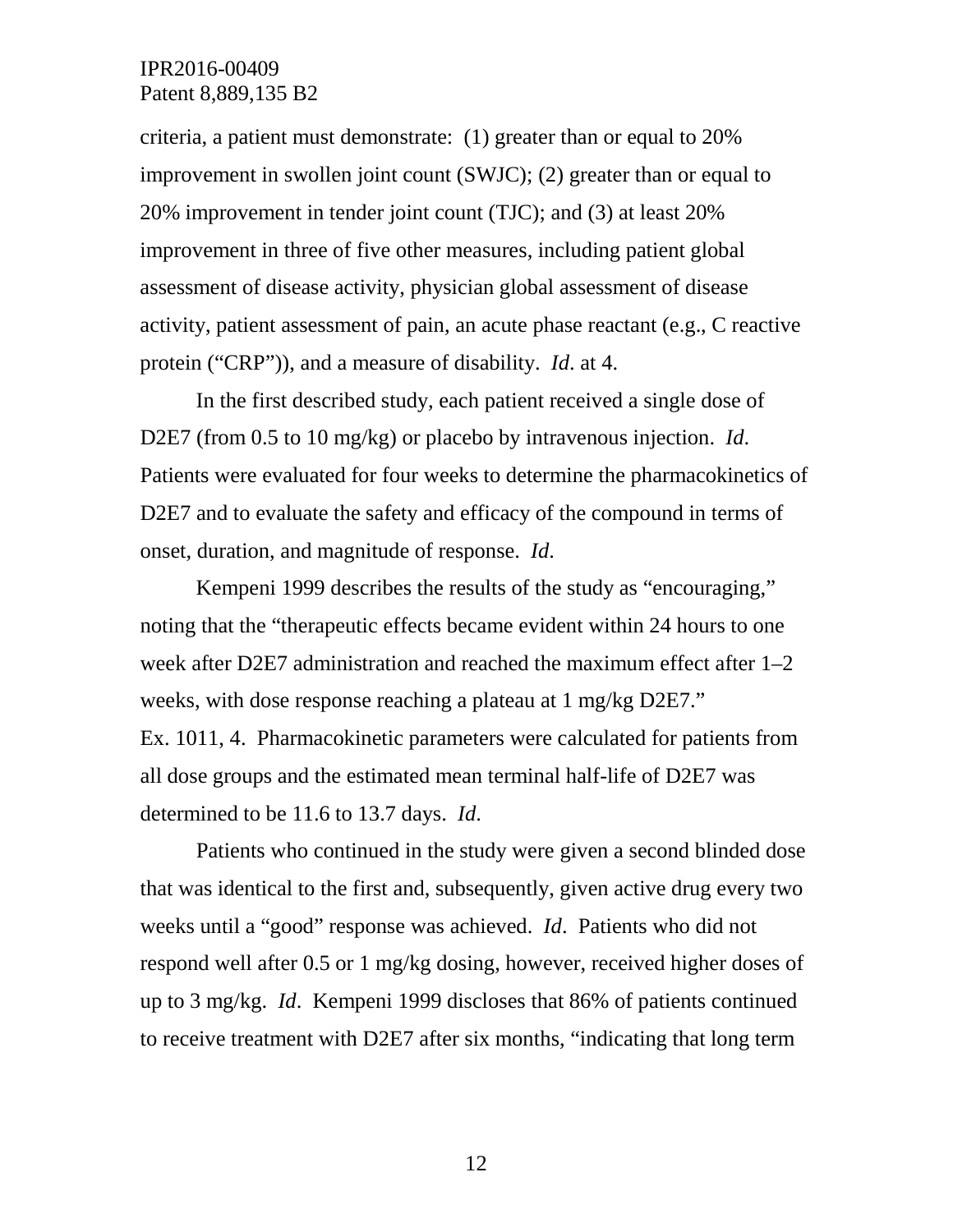intravenous treatment with D2E7 in the dose range from 0.5 to 10 mg/kg was well tolerated." *Id*.

In a second study that evaluated the safety and efficacy of weekly subcutaneous 0.5 mg/kg weight-based administration of D2E7, patients were given either D2E7 or placebo weekly for a period of three months. *Id*. at 4– 5. The dose was increased to 1 mg/kg subcutaneously weekly for nonresponders or patients losing responder status. Ex. 1011, 5.

According to the preliminary data, "plasma concentrations of D2E7 after multiple subcutaneous doses were comparable to those achieved with intravenous administration." *Id*. Further, up to 78% of patients achieved an ACR 20 response after three months of treatment, leading to the conclusion that "D2E7 given subcutaneously was safe and as effective as when administered intravenously demonstrating that subcutaneous self administration is a promising approach for D2E7 delivery." *Id*.

In a third clinical study that evaluated the safety of 1 mg/kg single subcutaneous or intravenous injections, it was determined that the safety profile of single dose D2E7 administration was "comparable to that of placebo." *Id*.

Kempeni 1999 teaches that the data from these studies collectively suggest D2E7 "is safe and effective as monotherapy . . . when administered by single and multiple intravenous and subcutaneous injections. Additional studies are underway to further define optimal use of this novel treatment." *Id*.

#### *3. Analysis*

Petitioner presents an explanation demonstrating where the limitations of the challenged claims may be found in the cited references. Pet. 19–55.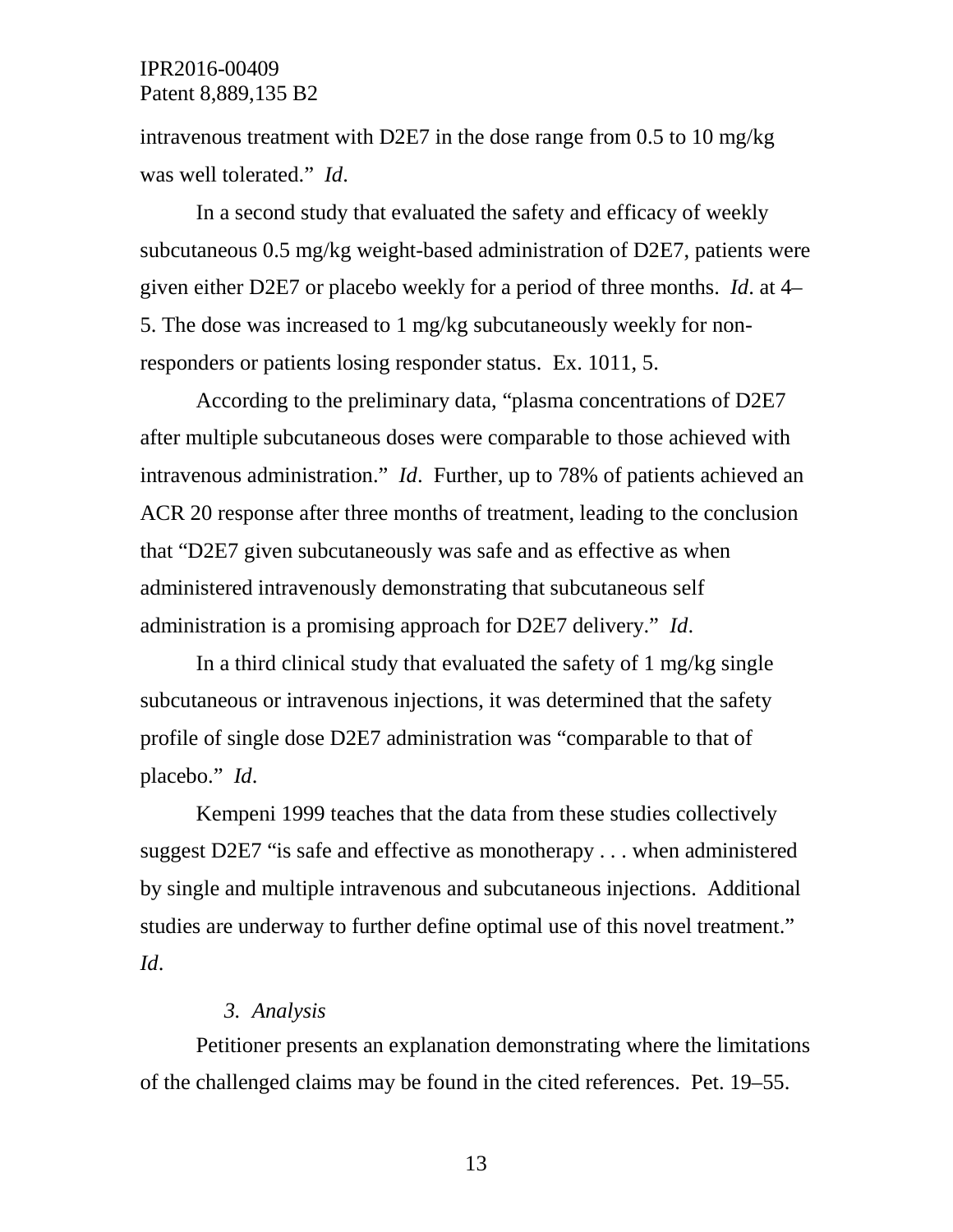Petitioner also relies on the Weisman and Jusko Declarations. *See* Exs. 1003 and 1004, respectively. Petitioner's argument focuses on the dosing requirement of the claims concerning "administering subcutaneously to a human subject having rheumatoid arthritis a total body dose of 40 mg of a human anti-TNFα antibody once every 13-15 days for a time period sufficient to treat the rheumatoid arthritis." *See id*. at 19–21.

Petitioner asserts that "van de Putte 1999 expressly teaches each of the claimed features except for the claimed every-other-week dose and administration for 24 weeks (which is a limitation in dependent claims 3 and 4)." *Id*. at 19. Petitioner states that Kempeni 1999 provides these teachings, *id*., and one of skill in the art at the time of the invention would have combined the teachings of van de Putte 1999 and Kempeni 1999 to arrive at the claimed invention because

*First*, a person of ordinary skill in the art would have been motivated to optimize the van de Putte 1999 subcutaneous dosing regimens because each dosing regimen was determined to be effective for treating RA. *Second,* Kempeni 1999 would have provided motivation to optimize the van de Putte 1999 doses to a less frequent dosing interval. *Third*, the claimed dosing regimen was at a minimum one of a finite number of options that a person of ordinary skill in the art would have considered pursuing, and therefore would have been obvious to try.

Pet. 21 (citations omitted); *see* Ex. 1008, 7 (stating "all doses of D2E7 were statistically significantly superior to placebo"); Ex. 1003 ¶¶ 32–36.

Petitioner asserts that the "efficacy of the weekly 20 mg dose reported in van de Putte 1999 would have at least suggested that an analogous, everyother-week 40 mg dose would have been an option worth investigating." Pet. 25 (citing Ex. 1003 ¶¶ 41–43); *see also id*. at 26–30 (stating Kempeni 1999 indicates that "D2E7 remains in the body for at least two weeks and is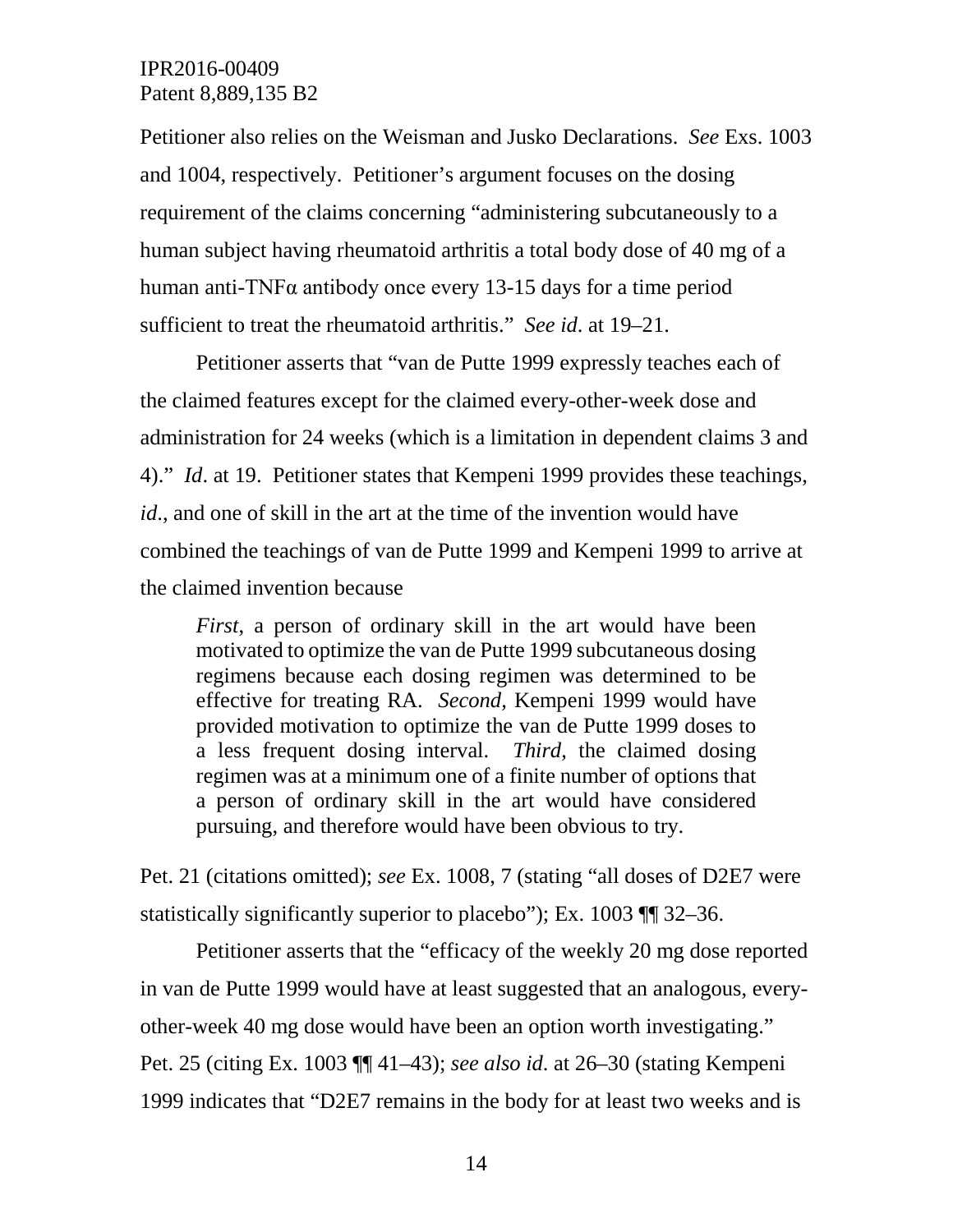therapeutically active during that time, suggesting that D2E7 would be compatible with every-other-week dosing") (citing Ex. 1003 ¶¶ 20, 37–38; Ex. 1004 ¶¶ 17–23). Petitioner concludes that given the finite number of options, "selection of the dose and dosing schedule would have been 'routine optimization' of the prior art therapy and yielded predictable results." *Id.* at 21–22, 30–31 (citing Ex. 1003 ¶¶ 41–44).

Patent Owner counters that Petitioner's reliance on combinations of references disclosing clinical studies of D2E7 having different routes of administration, dosing schedules, and dosing amounts is textbook hindsight. Prelim. Resp. 2, 19. Use of such impermissible hindsight, Patent Owner asserts, is borne out by Petitioner's ignoring that: (1) the intravenous, weight-based dosing that predominated the art was the best alternative; (2) concerns existed regarding under-dosing of monoclonal antibodies, as evidenced by "up-dosing" of patients in the studies; (3) half-life is not a reliable predictor of a dosing interval; and (4) an almost limitless number of dosing regimens could have been tried. [7](#page-14-0) *Id.* at 2–5, 19–42. Patent Owner relies on several declarations submitted during prosecution to support its assertions. *See* Ex. 2001 (Declaration of Dr. Janet Pope); Ex. 2002 (Declaration of Michael E. Weinblatt); Ex. 2003 (Declaration of Dr. Diane R. Mould); Ex. 2004 (Declaration of Mr. Medgar Williams); Ex. 2005–2006 (Declarations of Dr. Hartmut Kupper). Patent Owner concludes that a person of skill in the art would not have been motivated to stretch the 20 mg

<span id="page-14-0"></span> <sup>7</sup> In view of van de Putte 1999's disclosure of three doses as a starting point for a dose-finding phase II study (*see* Ex. 1008, 7) the argument that one of skill in the art faced a limitless number of dosing regimens appears not welltaken. We also do not agree with Patent Owner that Petitioner's declarants provide merely conclusory statements.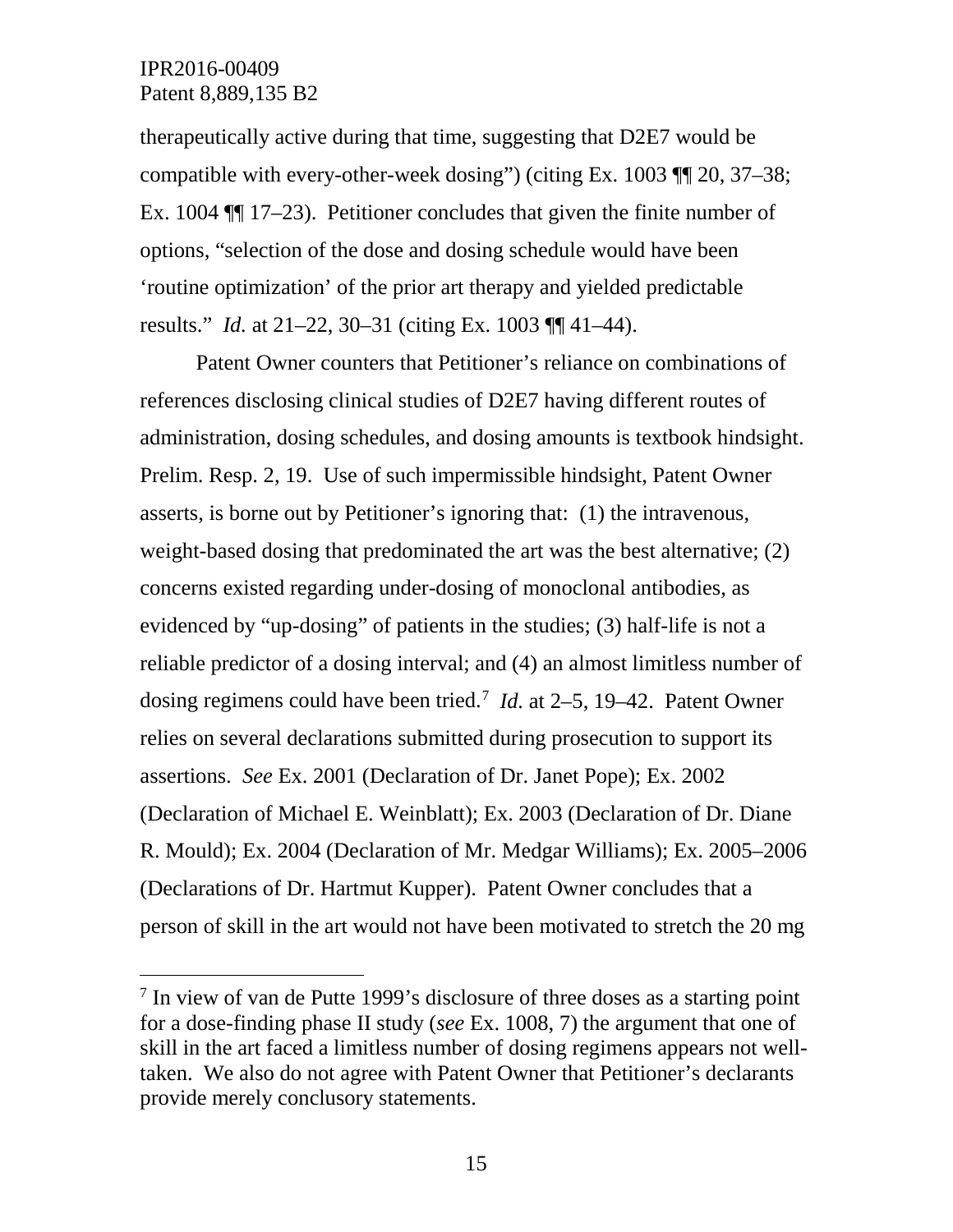weekly dose (which it asserts is facially inferior to the 40 and 80 mg dosing regimens in van de Putte 1999) into a 40 mg every-other-week dose. Prelim. Resp. 27–28. "If one was motivated to modify the existing regimens at all, the solution would have been to modify the demonstrably more efficacious 40 or 80 mg weekly dosing regimens or the myriad of weight-based dosing regimens reported in the prior art." [8](#page-15-0) *Id*.

On this record, we do not agree with Patent Owner's assertion of hindsight. Specifically, the combined teachings of van de Putte 1999 and Kempeni 1999 do not appear to disclose that intravenous, weight-based dosing is the best alternative. van de Putte 1999 teaches that administering fixed doses of D2E7 to RA patients by subcutaneous injection is effective (*see* Ex. 1008, 7; Ex. 1003 ¶ 32–35), and Kempeni 1999 discloses that D2E7 given subcutaneously is "safe and as effective as when administered intravenously" and that "subcutaneous self-administration is a promising approach for D2E7 delivery" (Ex. 1011, 5; Ex. 1003 ¶ 26).

Petitioner also provides testimony that subcutaneous injections would be preferable because a patient can self-administer the injection at home and

<span id="page-15-0"></span> <sup>8</sup> Patent Owner's argument concerning the facial inferiority of a 20 mg weekly dose as compared to a 40 or 80 mg dose is based on an incorrect interpretation of the claims. We determined, based on the record before us, that the claims do not require a particular level of efficacy. *See supra* Sec. II.A. Also, Dr. Weisman disagrees with Dr. Mould, Patent Owner's declarant, that a 7–8% difference in ACR 20 response for 20 mg of D2E7 compared to 40 and 80 mg of D2E7 indicates a difference in efficacy between doses. Ex. 1003 ¶ 36. Dr. Weisman testifies that no reliable doseto-dose comparisons can be drawn from van de Putte 1999's parallel placebo study. *Id*. Dr. Weisman supports his position with van de Putte 1999's conclusion that each dose was "nearly equally efficacious." *Id*. (citing Ex. 1008, 7). Dr. Jusko agrees with that conclusion. *See* Ex. 1004 ¶¶ 15–16.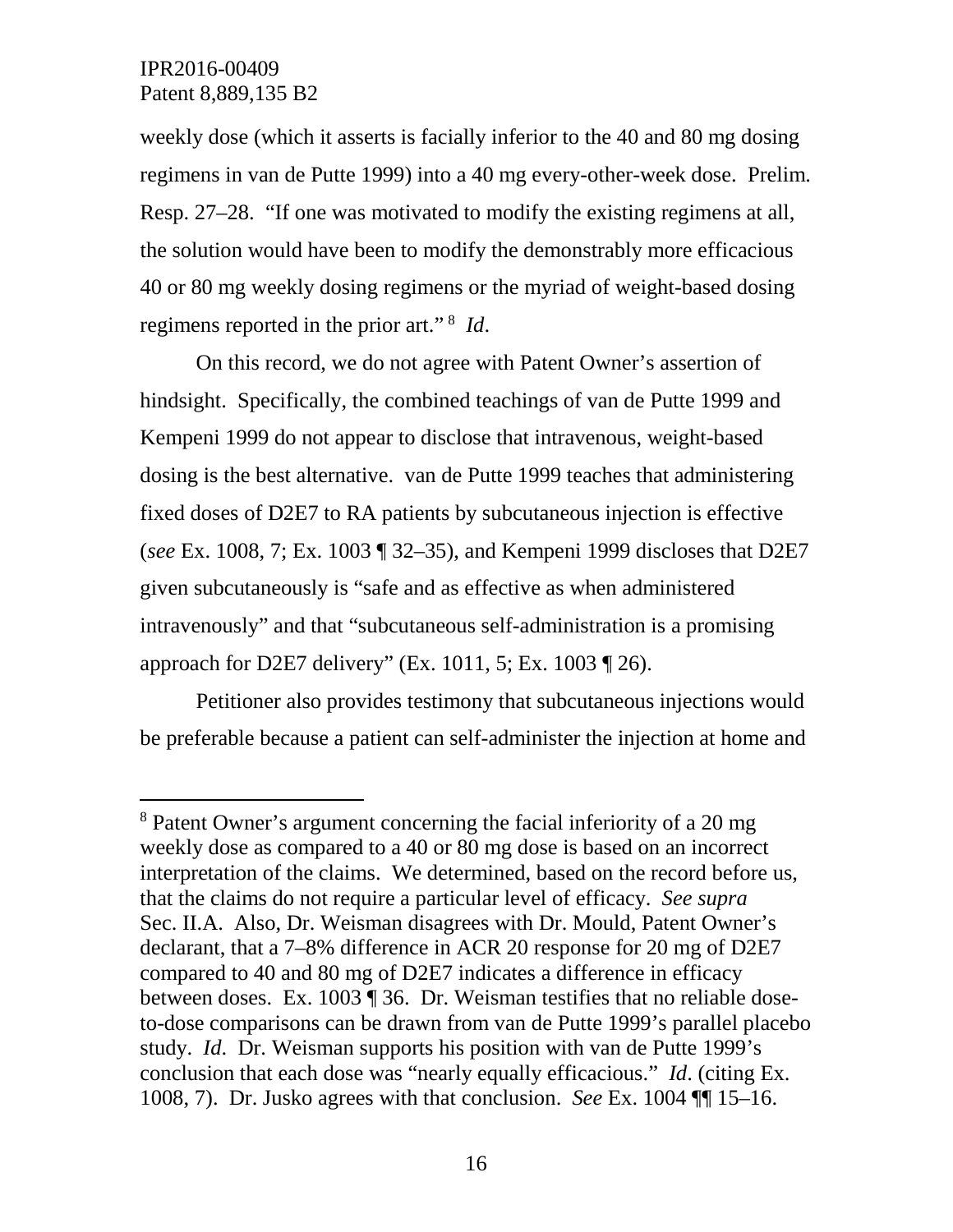avoid complications with intravenous administration such as thrombosis (Ex. 1003 ¶ 47), as well as testimony that a fixed dose is preferable to avoid the need to calculate dosage for each patient and to avoid dosing errors (*id*. at  $\P$  48).<sup>[9](#page-16-0)</sup> Dr. Weisman testifies that

A person of ordinary skill in the art would have expected fixed D2E7 doses to be effective because D2E7 was known to be specific to TNF $\alpha$ , and D2E7 was determined to be safe in doses as high as 10 mg/kg, suggesting that a single D2E7 dosage amount could have been given to patients with variable weights without risking patient health. This conclusion would have been unquestionably confirmed by the DE007 study described in van de Putte 1999, which demonstrated that fixed subcutaneous doses were safe and effective for treating RA.

*Id.* (citations omitted).

We also do not agree on this record with Patent Owner's assertion that Petitioner ignored risks of dose-stretching for a two-week interval when under-dosing would be a concern, or Patent Owner's assertion that half-life would not be an adequate predictor of dosing interval. Dr. Weisman testifies that Kempeni 1999 suggests that "D2E7 remains in the body for at least two weeks and remains therapeutically active during that time, suggesting that D2E7 would be compatible with every-other-week dosing," and such dosing interval was, in fact, preferred. Ex. 1003 ¶¶ 37, 38. Dr. Jusko testifies that

<span id="page-16-0"></span><sup>&</sup>lt;sup>9</sup> Patent Owner complains that Dr. Weisman improperly relies on statements in the Summary of the Invention in the '135 patent to support the motivation of one of skill in the art to choose a subcutaneous, every-other-week route of administration. Prelim. Resp. 21–22. Dr. Weisman, however, states that those advantages were well known to one of skill in the art. Ex. 1003 ¶ 29. It can hardly be said that the many advantages of that route of administration, such as a lower number of total injections and injection site reactions, increase patient compliance because of less frequent injection, and less cost to patient, were first discovered and enumerated in the '135 patent.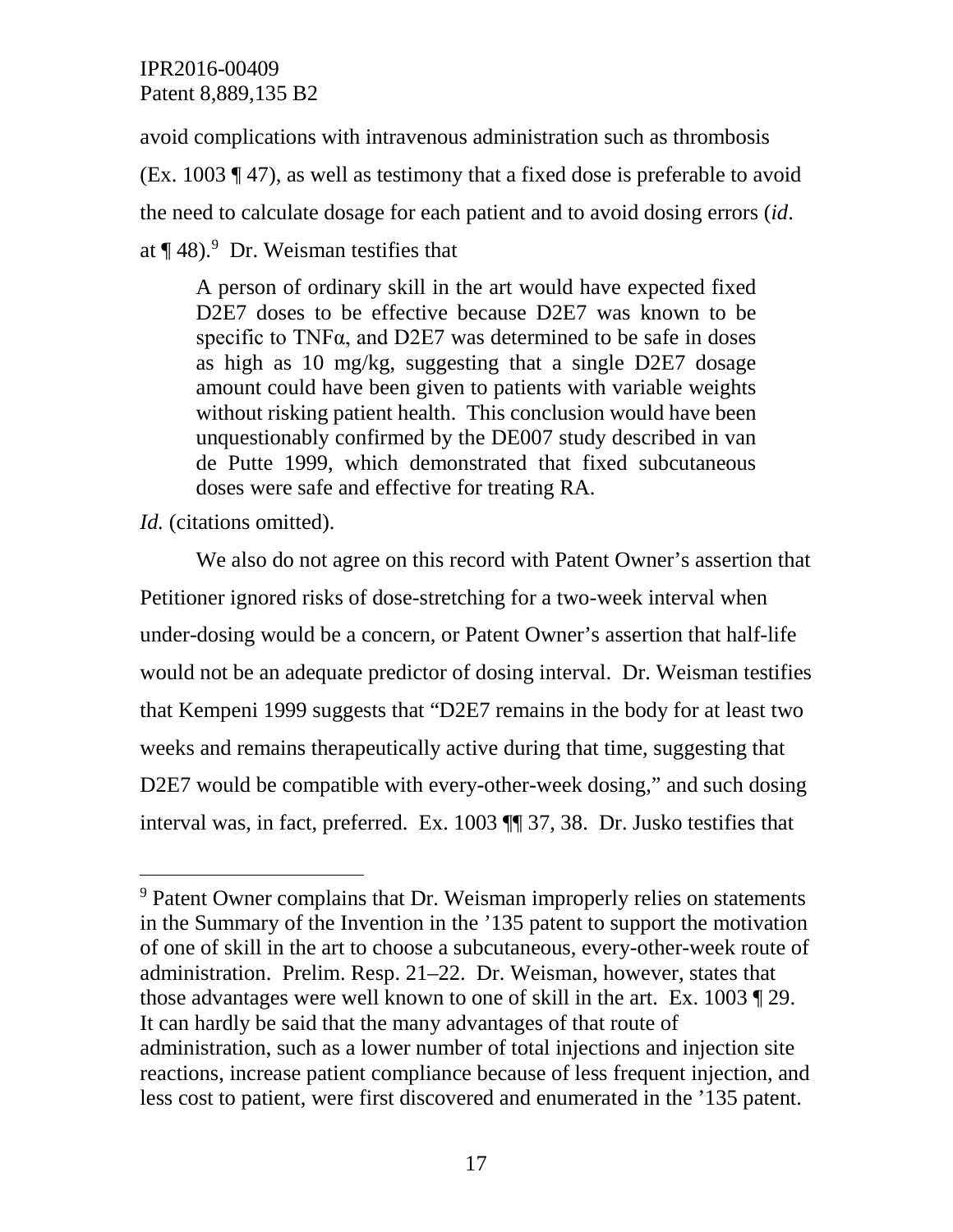"[a]dministering a drug once every half-life is a well-known dosing interval. A person of ordinary skill in the art would have presumed that dosing every half-life is reasonably likely to be effective, absent data suggesting otherwise." Ex. 1004 ¶ 18. Dr. Jusko specifically explains how that would have been true in light of D2E7's linear pharmacokinetics. *Id*. ¶¶ 19–23.

Dr. Weisman disagrees with Patent Owner's declarant, Dr. Weinblatt, who testified during the prosecution of the '135 patent, that every-otherweek dosing would have been concerning because of possible production of anti-drug antibodies and the statements of possible up-dosing for patients receiving the equivalent of a 40 mg dose of D2E7. Ex. 1003  $\P$  40 & n.7 (citing Ex. 1002, 1190 ¶ 43 (Dr. Weinblatt's Declaration)). Contrary to Dr. Weinblatt's testimony, Dr. Weisman points to statements in van de Putte 1999 and Kempeni 1999, respectively, that a 20 mg weekly dose is clinically effective and that an every-other-week dose achieved favorable clinical results. *Id*.; *see* Ex. 1004 ¶ 23.

Dr. Weisman also testifies that van de Putte 1999 teaches that each dose, including the 20 mg dose, produced an effective response. Ex. 1003 ¶ 32 (citing Ex. 1008, 7). In van de Putte 1999, 39 to 47% of patients receiving D2E7 achieved an ACR 20 response compared to placebo, including the 20 mg dose. *Id.* ¶ 34 (citing Ex. 1008, 7). Dr. Weisman testifies that "[i]n general, a roughly 30-40% increase in patients achieving an ACR 20 response with a TNFα agent over placebo would have been considered by a person of ordinary skill in the art to be sufficient to demonstrate clinical effectiveness." *Id.* ¶ 33. Therefore, Dr. Weisman disagrees with Patent Owner's declarant Dr. Weinblatt, who believed that a person of ordinary skill in the art would have had concerns that dose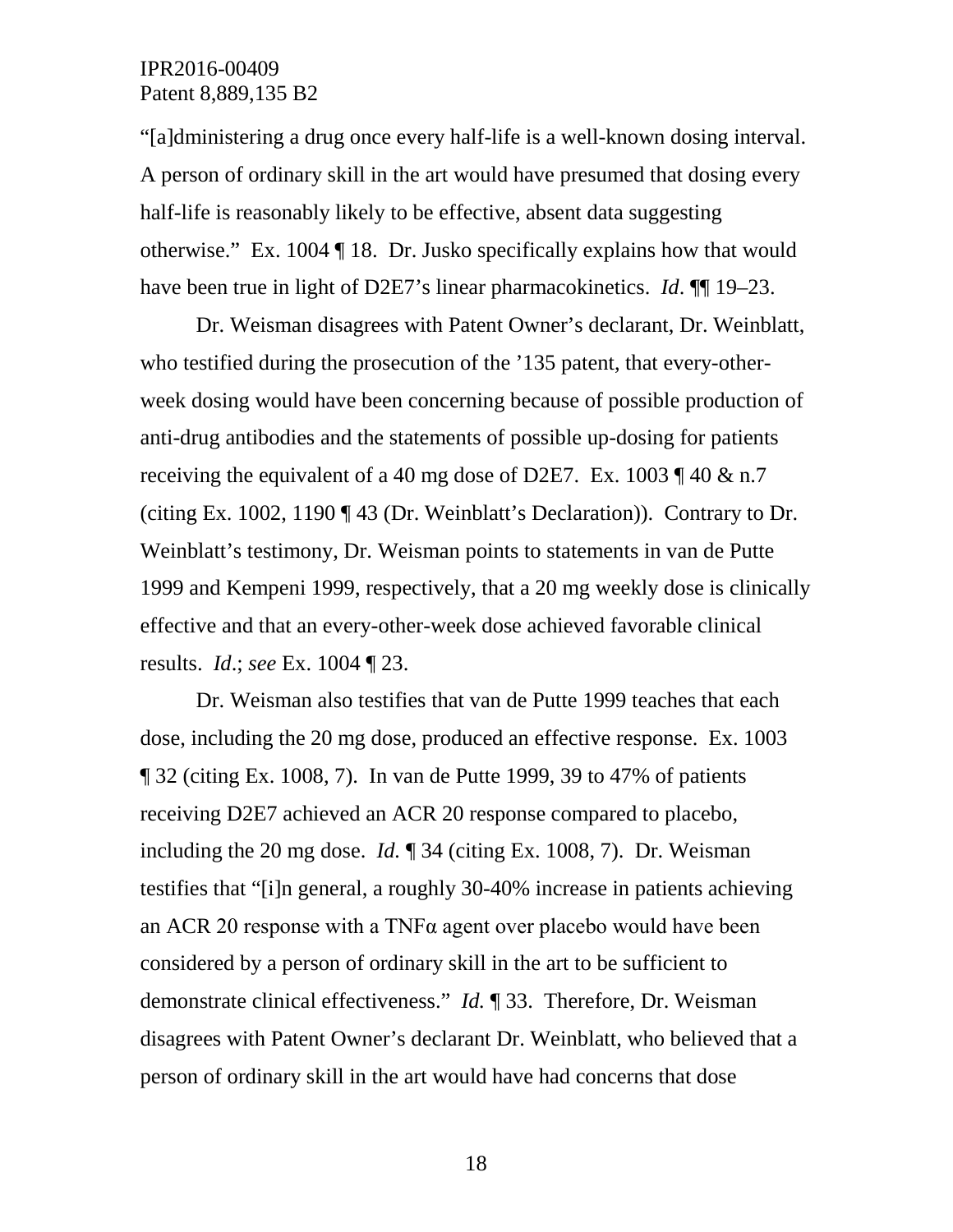stretching would compromise efficacy. *Id*. ¶ 40; *see* Ex. 1004 ¶ 24, 26–27 (discussing Dr. Mould's concerns with dose stretching).

At this stage of the proceeding, and based on the current record, we are persuaded that there is a reasonable likelihood that Petitioner would prevail in showing that the selection of a 40 mg total body dose administered subcutaneously biweekly would have been no more than a routine optimization of the dosing regimens disclosed and suggested by the combination of Kempeni 1999 and van de Putte 1999. Patent Owner's evidence and arguments present fruitful areas to pursue at trial, but do not overcome the evidence presented by Petitioner on the threshold question of a reasonable likelihood that it can show unpatentability of at least one of claims 1–5 of the '135 patent.

#### 4. *Secondary Considerations of Nonobviousness*

Patent Owner asserts that objective evidence of nonobviousness, or secondary considerations, supports the patentability of claims 1–5 of the '135 patent. Prelim. Resp. 48–50. To be relevant, evidence of nonobviousness must be commensurate in scope with the claimed invention. *In re Huai-Hung Kao*, 639 F.3d 1057, 1068 (Fed. Cir. 2011). Patent Owner asserts that the uncontroverted commercial success of HUMIRA®, a commercial formulation of the claimed subject matter, supports a determination of nonobviousness of the claims 1–5. Prelim. Resp. 48. Patent Owner states that it has shown a nexus between the commercial success and the claimed invention, pointing to the prosecution history of the '135 patent where the Examiner agreed with Patent Owner's declarant that the "combination of every other week dosing with subcutaneous flat unit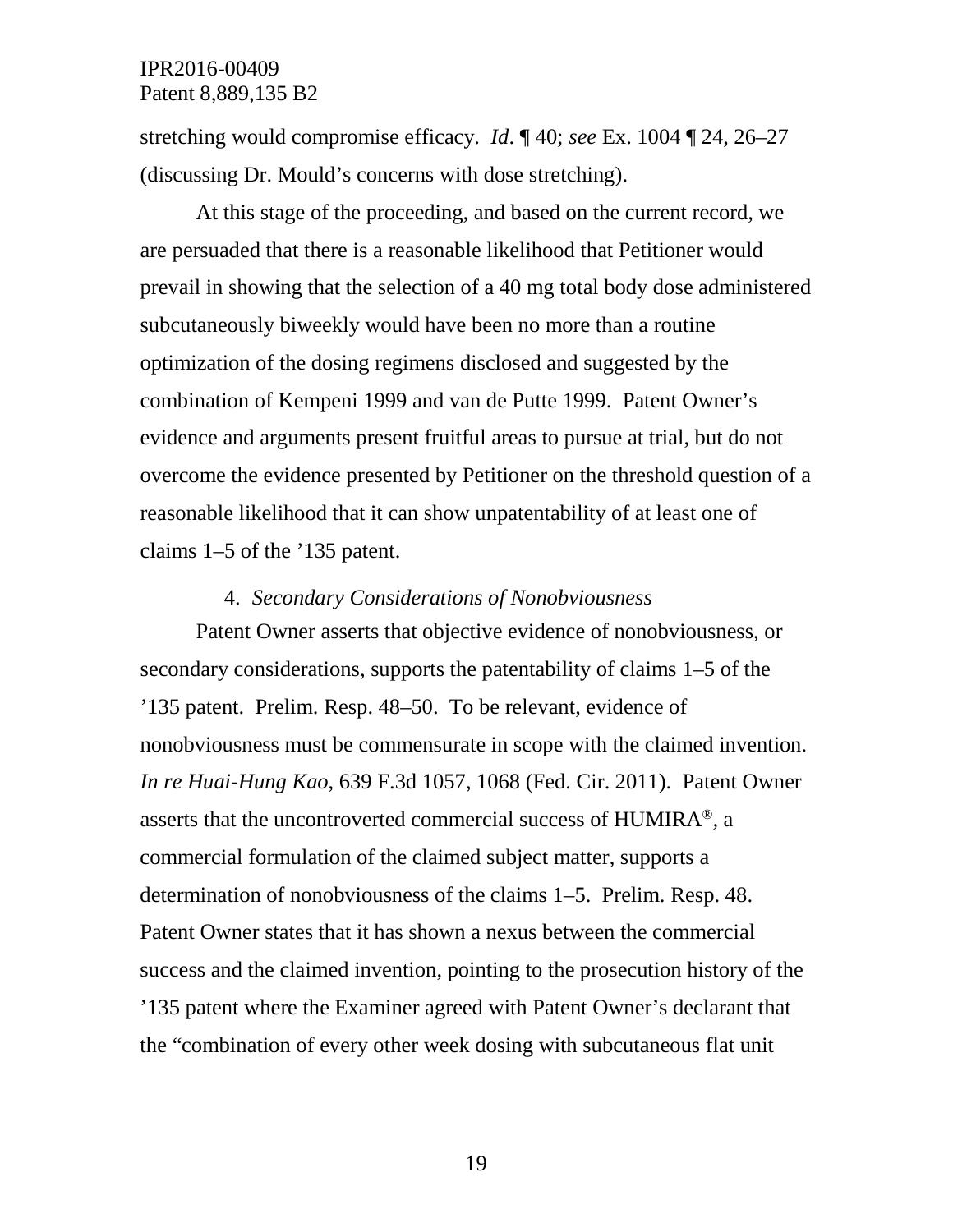dosage forms" was a key design feature that contributed to  $HUMIRA^{\circledast}$ 's success. *Id*. (citing Ex. 2004 ¶ 28).

The record before us at this time, however, indicates that the commercial success of HUMIRA® is not commensurate in scope with the claimed invention—40 mg subcutaneous, every-other-week administration to treat RA. *See* Ex. 2004 ¶¶ 28–30; Ex. 2031, 3 (lacking any discussion concerning whether sales of HUMIRA® were due to the 40 mg dose recited in the claims). Therefore, the showing of secondary considerations on this record does not persuade us to decline institution.

# *E. Obviousness over Rau 1998, Schattenkirchner 1998, and van de Putte 1999*

Petitioner alleges that claims 1–5 also would have been obvious over Rau 1998, Schattenkirchner 1998, and van de Putte 1999. Pet. 40–56.

# *1. Rau 1998*

Rau 1998 describes a study in which patients were treated with multiple intravenous doses of D2E7 every two weeks until the patient reached a good response according to European League Against Rheumatism ("EULAR") response criteria of an absolute Disease Activity Scale ("DAS") value of  $\leq 2.4$ .<sup>10</sup> Ex. 1006, 5. After achieving a good EULAR response, a patient was retreated only when the DAS value increased to above 2.4 again. *Id*. Patients treated with 0.5 and 1 mg D2E7/kg body weight were offered the possibility of a dose escalation. *Id.*

<span id="page-19-0"></span><sup>&</sup>lt;sup>10</sup> EULAR response criteria use the DAS that indexes RA activity. A DAS value is determined by a physician examining 28 joints in the shoulders, arms, hands, and knees, counting the number of joints that are swollen or tender. Ex. 1003 ¶ 20. Dr. Weisman testifies that a "'good' EULAR response is a reasonably stringent measure of treatment efficacy." *Id*.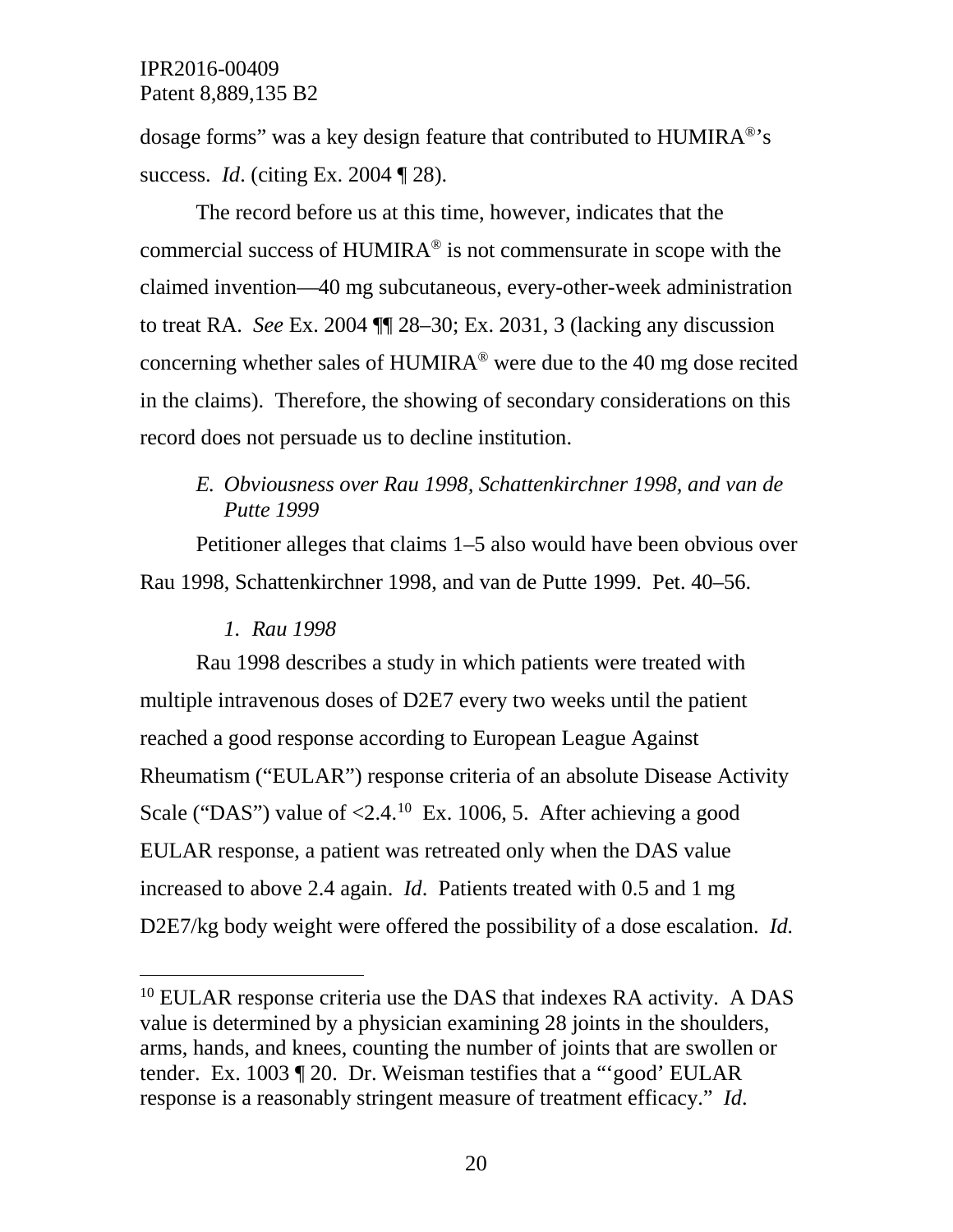The mean dosing interval for the study was 2.5 weeks. *Id*. Rau concluded that "D2E7 has been shown to be safe and efficacious in patients with active RA over 12 months." *Id.*

### 2. *Schattenkirchner 1998*

Schattenkirchner 1998 examined "the efficacy and tolerability of weekly s.c. administrations of the new, fully human anti-TNF-alpha antibody D2E7." Ex. 1007, 5. Patients received weekly doses of 0.5 mg/kg D2E7 as s.c. injections, but non-responders or patients who lost their responder status received s.c. injections at a dose of 1 mg/kg. *Id*. Based on data from up to six months of administration of D2E7, Schattenkirchner 1998 found that "plasma concentrations of D2E7 after multiple s.c. injections are comparable with those after i.v. injections of D2E7." *Id*. Schattenkirchner 1998 concluded that "[t]he s.c. administration of D2E7 has been shown to be safe and efficacious." *Id*.

#### 3. *Analysis*

Petitioner asserts that a "40 mg subcutaneous dose is the only element that is not expressly disclosed by Rau 1998. This element, however, would have been suggested by Schattenkirchner 1998 and van de Putte 1999." Pet. 40. Petitioner points out that Schattenkirchner 1998 demonstrates that "plasma concentrations of D2E7 after multiple s.c. [subcutaneous] injections are comparable with those after i.v. [intravenous] injections of D2E7," and that s.c. administration of D2E7 has been shown to be safe and efficacious. *Id.* at 43–44 (citing Ex. 1003 ¶ 46). Petitioner also relies on van de Putte 1999's disclosure of a 40 mg dose of D2E7. *Id*. at 41–42. Petitioner concludes that selecting the dose and route of administration would have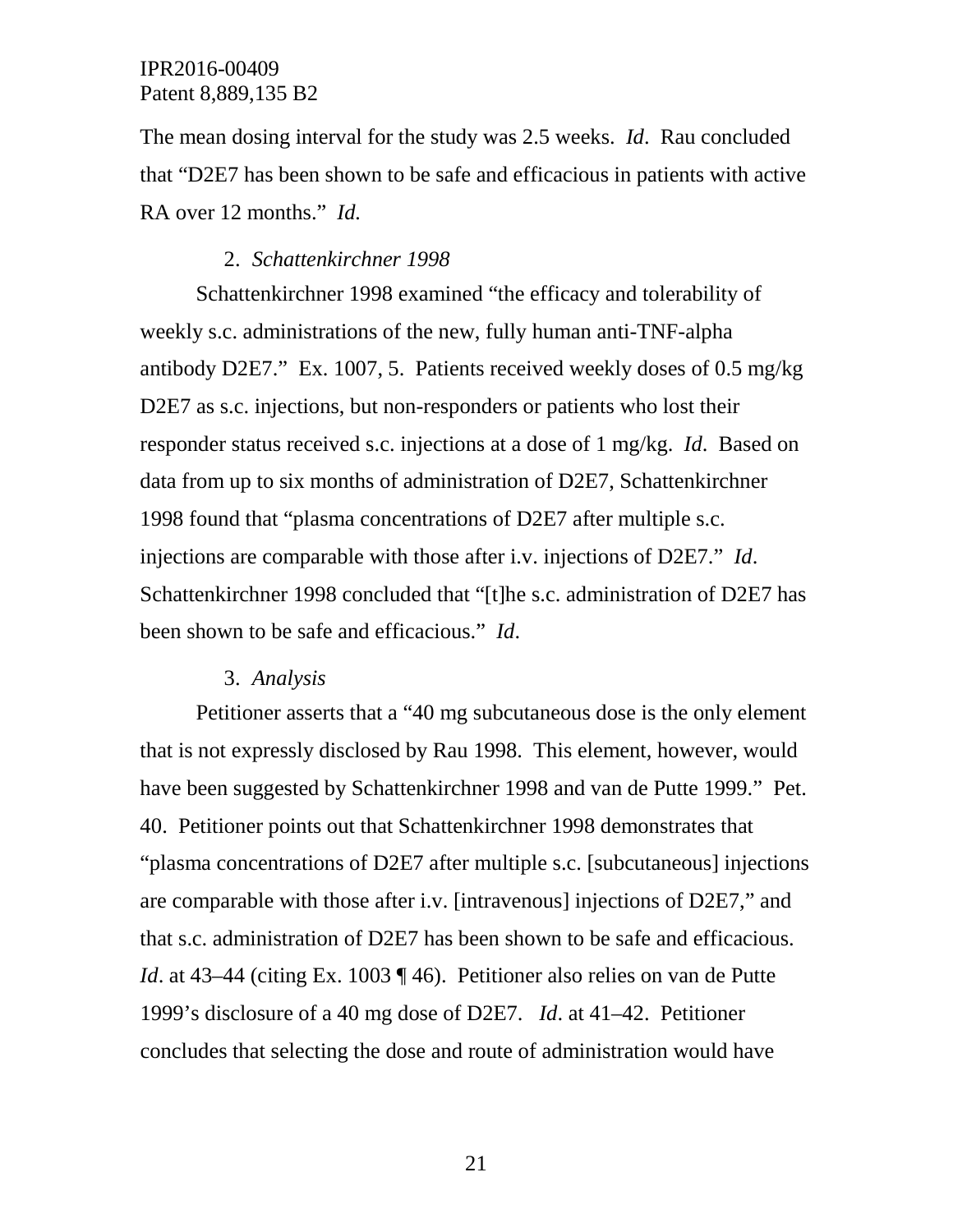been a "routine optimization" of Rau 1998 yielding predictable results. *Id.* at 42 (citing Ex. 1003 ¶¶ 41–51).

In contesting Petitioner's showing, Patent Owner offers arguments similar to those presented in the first ground; namely, a person of ordinary skill would not have equated the intravenous, weight-based dosing schedules in Rau 1998 with a subcutaneous, fixed dosing regimen; would not have chosen a 40 mg every-other-week dosing scheme because such dosing is too low to serve as a one-size-fits-all; and would have faced innumerable possible combinations for a D2E7 dosing regimen. Prelim. Resp. 51–54. Patent Owner also relies on the same objective evidence of nonobviousness—the commercial success of HUMIRA®. *Id.* at 55.

For the reasons that we discussed for the first combination of references concerning those arguments, we are persuaded that Petitioner establishes a reasonable likelihood of prevailing at trial on at least one of claims 1–5 of the '135 patent.

#### III. CONCLUSION

After reviewing the information presented in the Petition and the Preliminary Response, as well as the evidence of record, we determine that the Petitioner establishes a reasonable likelihood that it will prevail in showing that at least one of claims 1–5 of the '135 patent are unpatentable. Our findings and conclusion are not final and may change upon consideration of the full record developed during trial.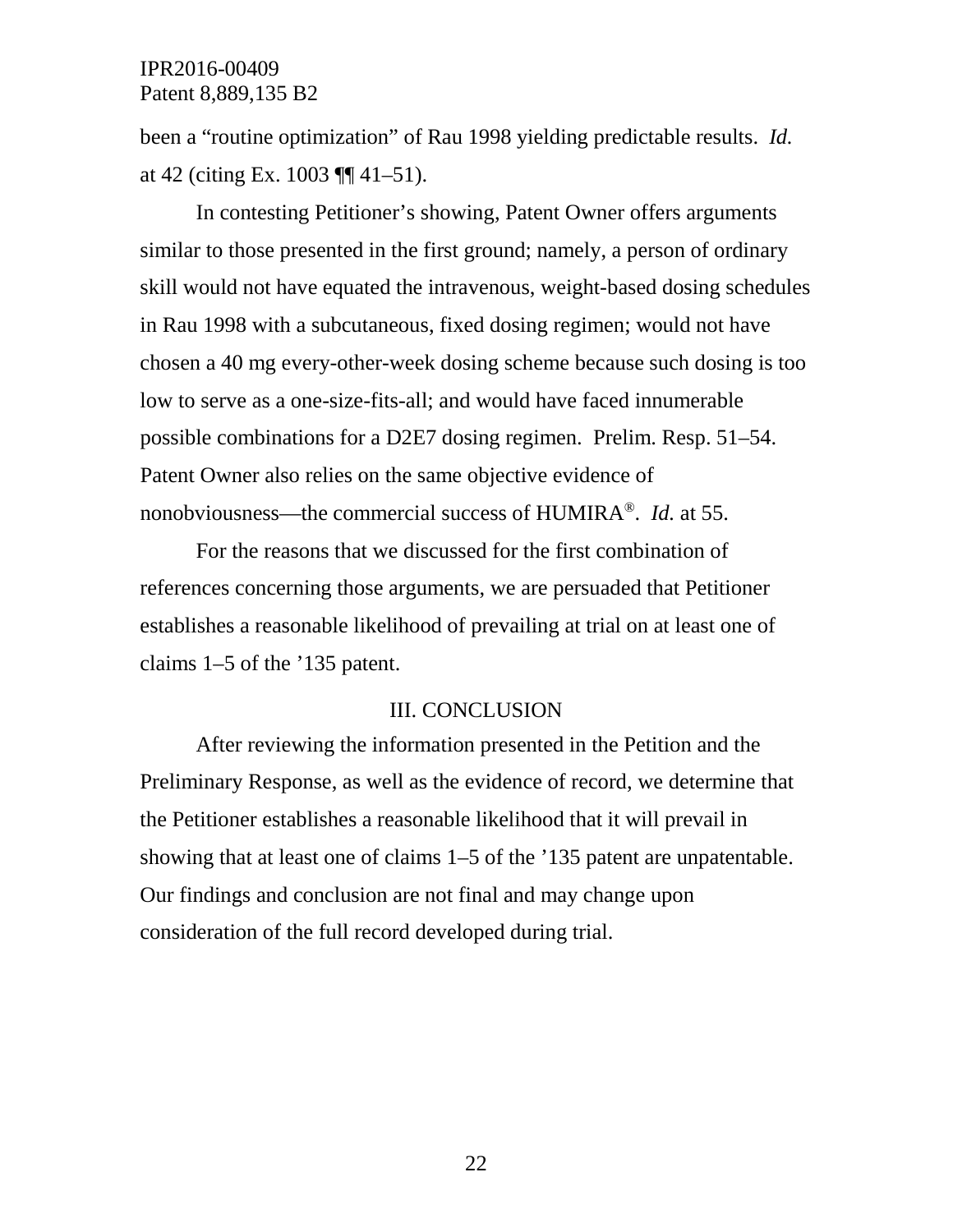# IV. ORDER

In consideration of the foregoing, it is hereby:

ORDERED that pursuant to 35 U.S.C. § 314(a), an *inter partes*  review is hereby instituted on the following grounds:

1. Claims 1–5 are unpatentable under 35 U.S.C. § 103(a) as obvious over the combination of Kempeni 1999 and van de Putte 1999;

2. Claims 1–5 are unpatentable under 35 U.S.C. § 103(a) as obvious over the combination of Rau 1998, Schattenkirchner 1998, and van de Putte 1999;

FURTHER ORDERED that no other ground of unpatentability is authorized; and

FURTHER ORDERED that notice is hereby given of the institution of a trial commencing on the entry date of this decision, pursuant to 35 U.S.C. § 314(c) and 37 C.F.R. § 42.4.